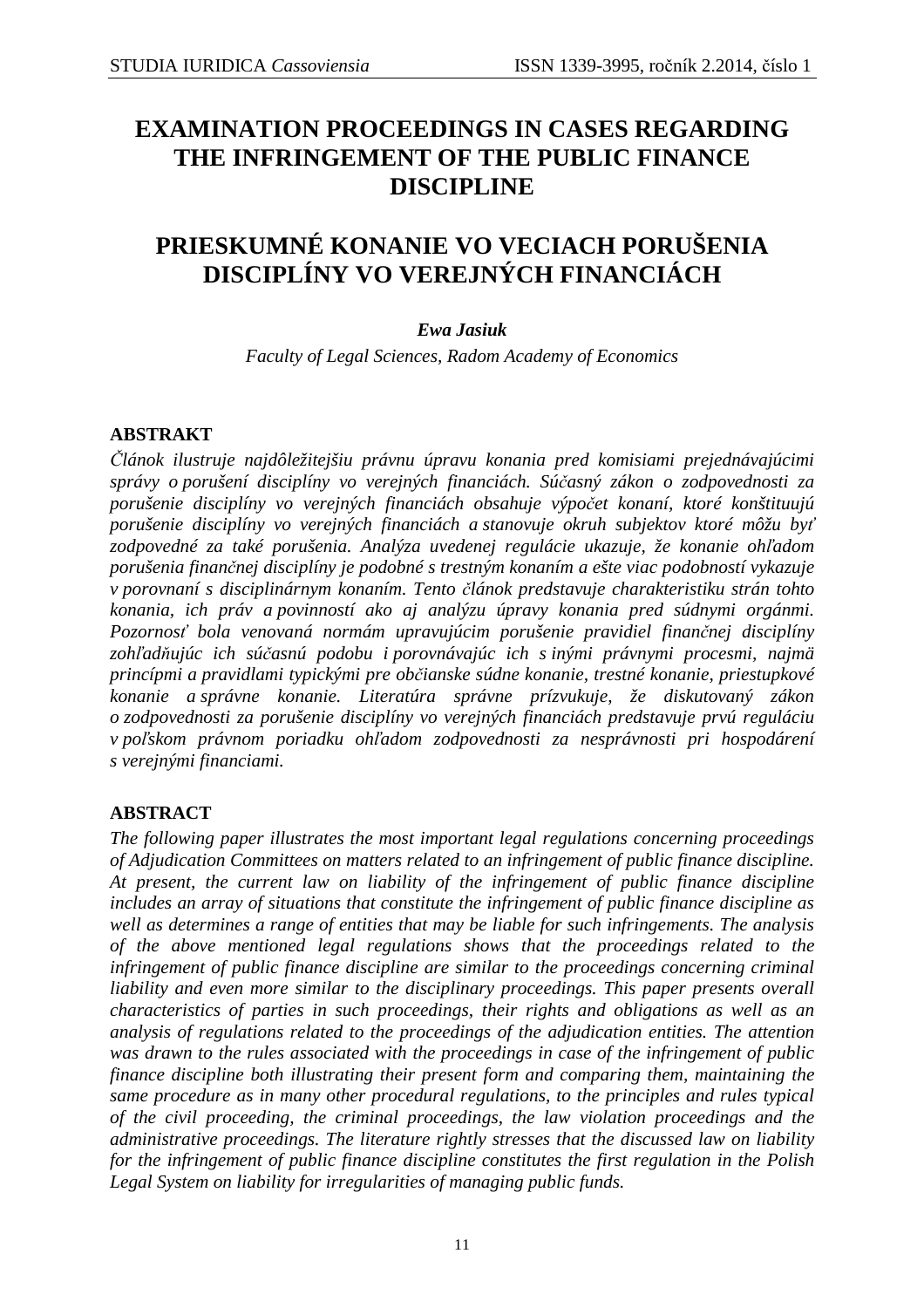In this study, the legal regulations concerning an infringement of public finance discipline will be a subject of an analysis and only the proceedings will be emphasized during this analysis. In many cases, the author will compare the Act on liability for breach of public finance discipline with the Polish civil procedure, administrative law, criminal law and procedure in cases of offences.

By comparing these regulations, the author wants to decide on whether the mentioned regulations can be treated as a complex regulation in case of public finance discipline's breach. Moreover, this study aims at examination, whether the Act on liability for breach of public finance discipline should be treated as a separate legal instrument to the other regulations governing various types of procedures or there can be indicated some similarities.

The subject matter will be presented by introducing general issues and then, further stages of the proceedings will be presented. Regarding the rules of relevance, they will be compared to those of other disciplines of law. Also judgments and The Main Trial Commission's decisions will be considered during the analysis carried out by the author.

#### **I. GENERAL REMARKS**

The subject of this paper is to present the most important regulations regarding proceedings before commissions adjudicating cases of violation of public finance discipline. This stage of proceedings is called examination proceedings in contrast with its preceding stage which in the act is called investigation proceedings and is conducted by public finance auditors.

 Like C. Kosikowski rightly points out collecting and spending public funds requires discipline. It is created by the very same rules of behavior determined by law for collecting and spending public money<sup>1</sup>. In Poland in 1958 a new type of measure was introduced within budget law, namely liability for violation of budgetary discipline. This liability was introduced independently from all other types of legal liability<sup>2</sup>. Subsequent acts until the present one maintain the existence of such a liability. Like A. Borodo rightly indicates the legal character of liability related to public finance discipline despite its numerous similarities to criminal, labor or administrative liability is characterized also by some distinct elements. It is typical for liability functioning in financial law and independent from liability determined by other legislation (e.g. of criminal law)<sup>3</sup>.

 The term "public finance discipline" does not have any statutory definition which obviously does not mean that it has not been defined by the doctrine. The quoted C. Kosikowski defines this term as obeying the legally determined rules of calculation, collection and payment of amounts due which constitute public funds and managing them in microeconomic scale, i.e. in the units of public finance sector and beyond them, if these subjects use public funds<sup>4</sup>.

 According to E. Malinowska-Misiąg and W. Misiąg, the public finance discipline means the duty of obeying the rules of managing public money, not including all the rules but only these violation of which was considered as action violating the public finance discipline (…)

 $\frac{1}{1}$  C. KOSIKOWSKI, Finanse publiczne i prawo finansowe, Wyd. Wyższej Szkoły Przedsiębiorczości i Zarządzania im. Leona Koźmińskiego, Warszawa 2001, p.301.

<sup>2</sup> J. GLINIECKA, J. Harasimowicz, Zasady polskiego prawa budżetowego, Wyd. Oficyna Wydawnicza Branta, Bydgoszcz 2001, p. 106. 3

A. BORODO, Polskie prawo finansowe zarys ogólny, Wyd. Dom Organizatora, Toruń 2010, p. 76.

<sup>4</sup> C. KOSIKOWSKI, Finanse publiczne …, op.cit p. 301.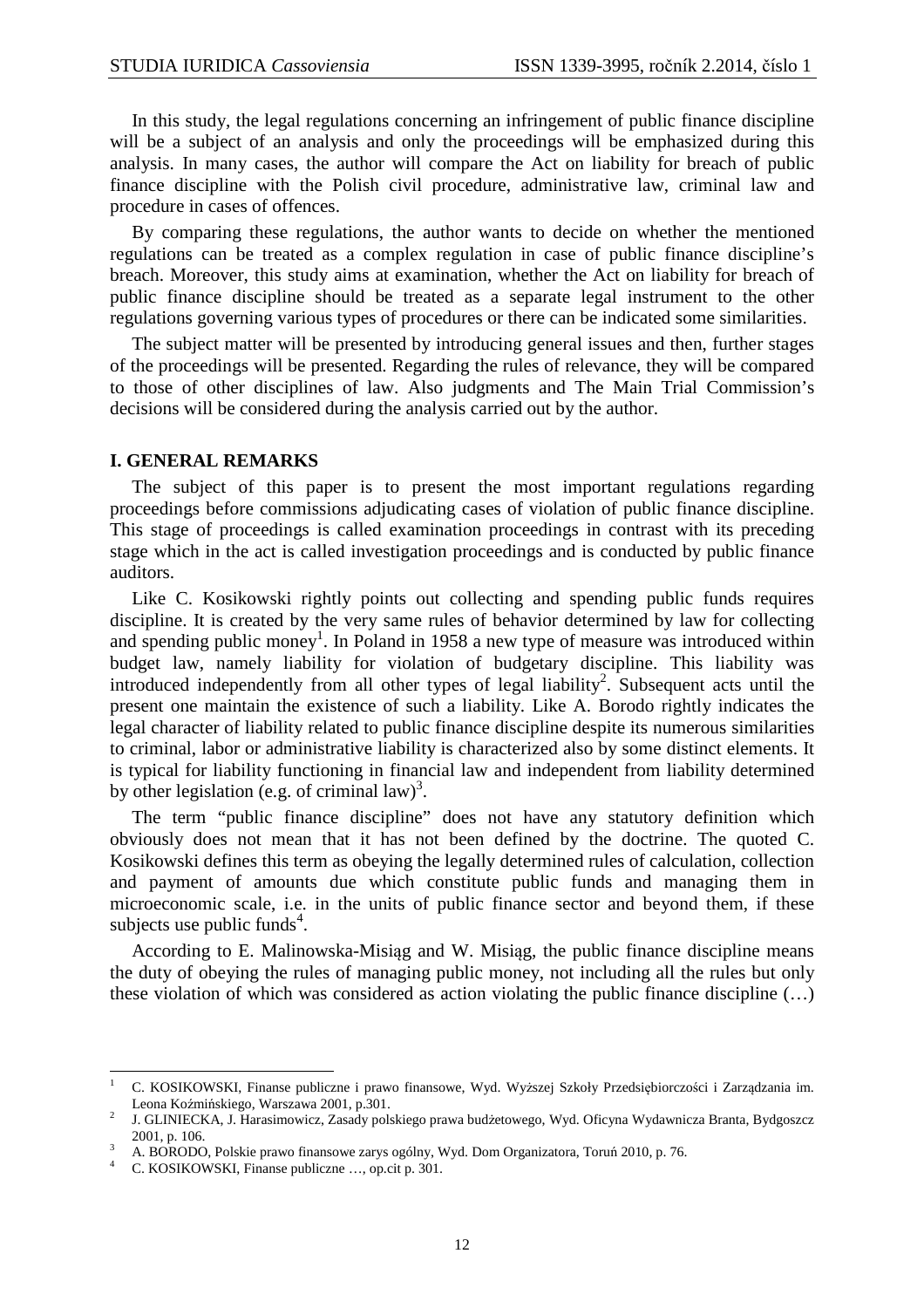Violation is already the very departure from the rules of functioning of the public sector even if it has not caused any real, negative results, though, it could lead to such results<sup>5</sup>.

 In the commentary of T. Robaczyński i P. Grysek it was indicated that the public finance discipline is obeying the rules of good financial management related to collecting and spending of public funds<sup>6</sup>. According to these authors this term encompasses the entirety of norms determining the desired behavior of the people liable for obeying the public finance discipline.

 At present the binding legal act which determines the rules and the scope of liability for the violation of public finance discipline, the competent authorities and proceedings in cases of violation of public finance discipline is the act of 17 December 2004 on the liability for violation of public finance discipline<sup>7</sup>.

 Before this act came into effect, regulations regarding violation of public finance discipline were included in the act of 26 November 1998 on public finance<sup>8</sup> and specifically in chapter five entitled "Liability for violation of public finance discipline" (articles 137-179).

 The currently binding act on liability for violation of public finance discipline comprises an array of situations which may constitute violation of public finance discipline. They have been listed in the articles 5-18c.

 The act determines as well the range of subjects which may be liable for the violation of public finance discipline. In accordance with the article 4 these are:

- 1) persons who constitute the entity that implements the budget or the financial plan of the public finance sector unit which was handed over the public funds to use or have at their disposal or the body that manages them on the behalf of these units or bodies;
- 2) managers of the public finance sector units;
- 3) employees of the public finance sector units or other persons who, by a distinct act or on the basis of a distinct act, were entrusted with the duties in such unit, which if not performed or performed incorrectly constitute violation the public finance discipline;
- 4) persons who were handed over public funds to use or have at their disposal and who perform conduct related to the use of these funds or their administration on the behalf of a body which is not included in the public finance sector.

 In case of violation of public finance discipline determined in the article 17, liable for violation of public finance discipline may be also the person who is not the employee of the unit of public finance sector, whom on the basis of regulations on public procurement the ordering party entrusted the preparation or conducting the proceedings for awarding public procurement and also the person who acts as the proxy of the ordering party. It shall concern the situations when the ordering party is the unit of public finance sector or the public procurement awarded is financed by public funds.

 In case of violation of public finance discipline determined in the article 13 of the act, liable for it may be also:

1) persons who are obliged or authorized to act on the behalf of a body who by a distinct act or a contract or by agreement were entrusted with the determined tasks related to the completion of a program financed with the funds from the European Union budget, the

 5 E. MALINOWSKA-MISIĄG, W. MISIĄG, Finanse publiczne w Polsce, Wyd. Prawnicze Lexis Nexis, Warszawa 2007, p. 679.

<sup>6</sup> T. ROBACZYTŃSKI, P. GRYSEK, Dyscyplina finansów publicznych. Komentarz, Wydawnictwo C.H. Beck 2006., published in the computer software Legalis - commentary to article 19, thesis 4.

<sup>7</sup> Journal of Laws of 2005, No. 4, item 114 with later amendments.

<sup>8</sup> Journal of Laws of 1998, No. 155, item 1014 with later amendments.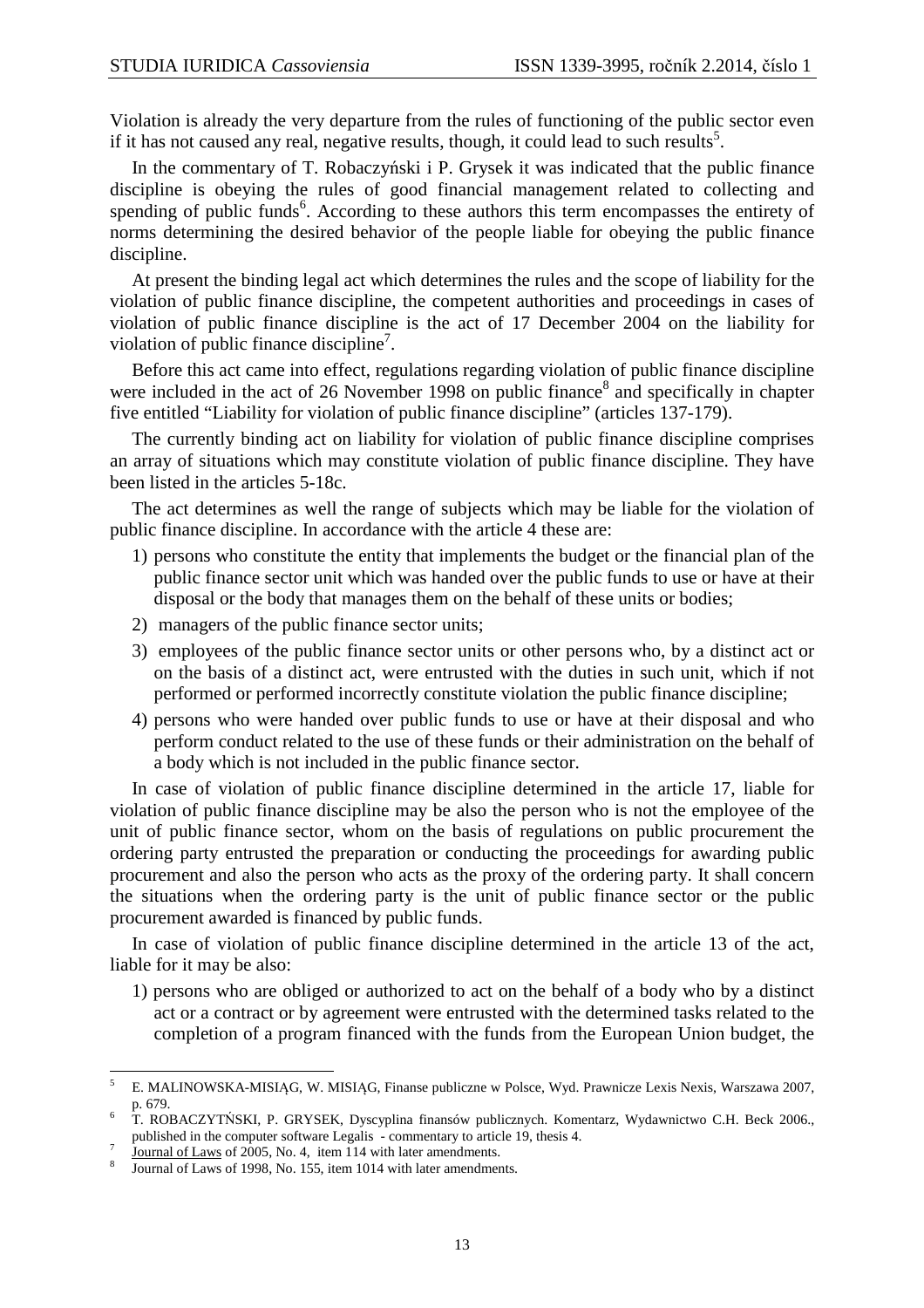aid funds awarded by the member states which are not subject to reimbursement in the context of European Free Trade Association (EFTA) or other funds from foreign sources which are not subject to reimbursement;

- 2) persons obliged to the completion of a project financed with the use of union or foreign funds who were handed over the public funds allotted for the completion of the project or who make use of these funds;
- 3) persons obliged or authorized to act on the behalf of a body obliged to the completion of the financial project with the use of union or foreign funds, who were handed over the public funds for the completion of this project or who use such funds.

Using the definition of a crime indicated by L. Gardocki<sup>9</sup> it can be pointed out that the violation of public finance discipline is the act:

- 1) of persons indicated in the article 4 of the act of 17 December 2004 on liability for violation of public finance discipline consisting in commission or omission of acts indicated in the articles 5-18c of the aforementioned act, culpable and socially harmful to a higher extent than to a very small extent;
- 2) also of persons indicated in the article 4a of the act consisting in commission or omission of acts indicated in the article 13, culpable and socially harmful to a higher extent than to a very small extent.

The rules of proceedings in the case for violation of the public finance discipline are similar to these that are implemented in case of legal liability, though despite everything these proceedings are closer to disciplinary proceedings and sometimes it is even indicated that they are special disciplinary proceedings or a type of liability of administrative character<sup>10</sup>. E. Chojna-Duch points out that the persons guilty of the violation of public finance discipline are not subject to order liability $11$ .

 The similarity to the known rules of criminal law first of all results from the fact that certain rules of proceedings result from the Constitution of the Republic of Poland, like the principle of *nullum crimen sine lege.* T. Robaczyński i P. Grysek who were quoted above indicate that in case of liability for violation of public finance discipline this principle is subject to some limits in the context of its understanding in criminal law. It is about it that in the context of criminal law the criteria of a prohibited act must be precisely specified in the act so that in case of liability on the basis of the discussed act the criteria of acts which constitute the violation of public finance discipline in a substantial part must be interpreted in relation to implementing provisions and even acts of internal law or other documents, e.g. the scope of duties or a contract<sup>12</sup>.

 The basic principle of liability for violation of public finance discipline is also the principle of guilt, which means that the person to be held liable may be the person to whom the guilt can be attributed during the commission of the violation<sup>13</sup>. The clause 2 of the article 18 section 2 specifies that guilt cannot be attributed if the violation could not be avoided despite due diligence required from the person responsible for the performance of a duty, which if not performed or performed improperly constitutes an act that violates public finance discipline.

 $\overline{a}$ 

<sup>9</sup> L. GARDOCKI, Prawo karne, Wyd. C.H. Beck, Warszawa 2005, p.47.

<sup>10</sup> Among others L. LIPIEC-WARZECHA, Ustawa o odpowiedzialności za naruszenie dyscypliny finansów publicznych. Komentarz, Wyd. Wolters Kluwer Polska, Warszawa 2008, p. 19-20.

<sup>&</sup>lt;sup>11</sup> E. CHOJNA-DUCH, Polskie prawo finansowe. Finanse publiczne, Wyd. Lexis Nexis, Warszawa 2006, p.150.

<sup>12</sup> T. ROBACZYŃSKI, P. GRYSEK, Dyscyplina finansów … op. cit – commentary to the article 19, thesis 5.

<sup>&</sup>lt;sup>13</sup> Por. Z. OFIARSKI, Prawo finansowe, Wyd. C.H. Beck, Warszawa 2007, p. 300.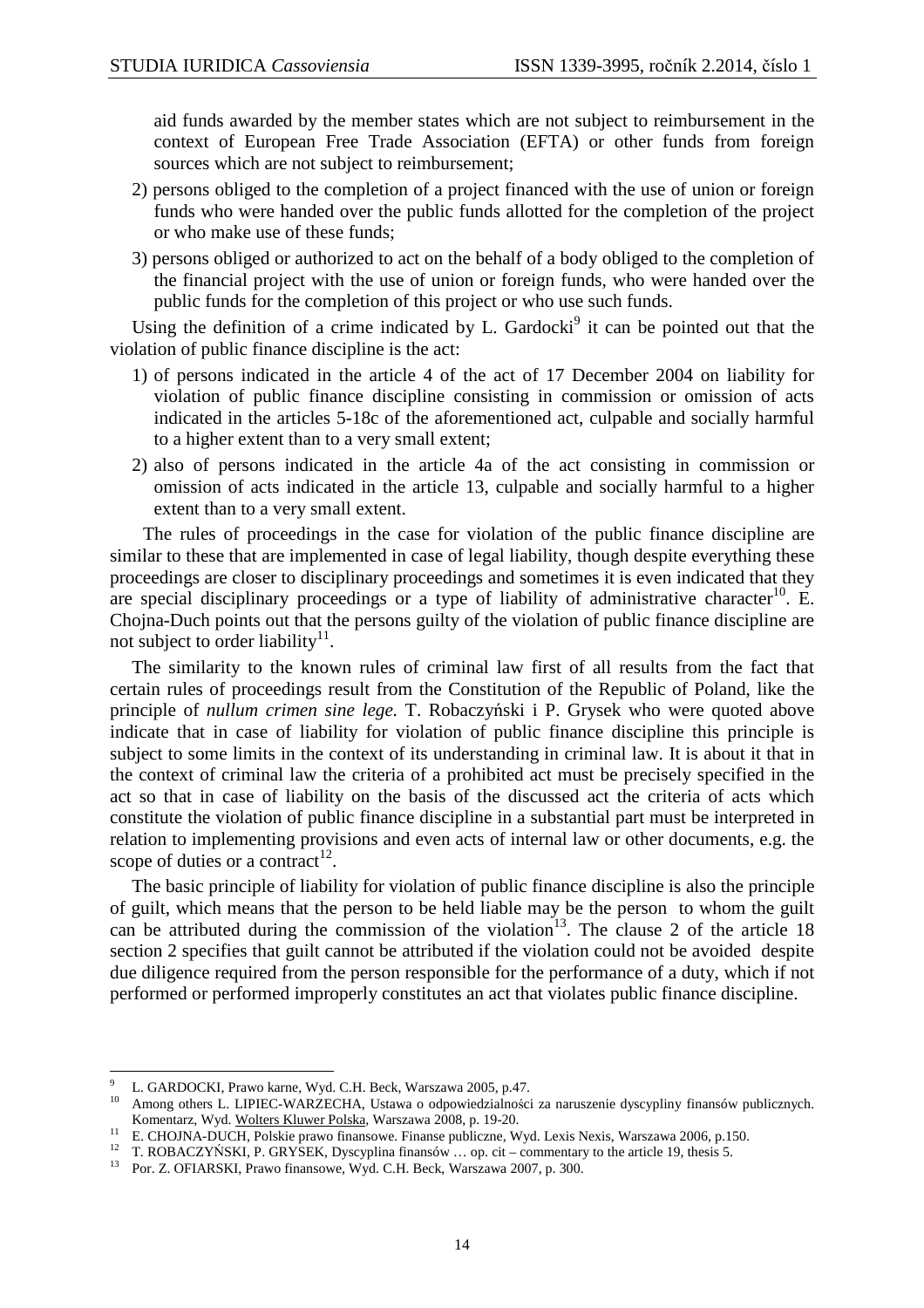The foregoing regulations show that as opposed to criminal  $\arctan(14)$  in this case the legislator resigned from distinguishing between the forms of guilt, namely if it is intentional or unintentional guilt and it does not affect in any way the scope of liability for the violation of public finance discipline. This is underpinned notably by the way of derogation from the article 22 of the  $act^{15}$ , which defined two types of guilt. If the legislator repealed the regulation and there was no regulation of this type introduced to substitute it then in accordance with the principle of rationality of the legislation it shall be assumed that at present there are no grounds for distinguishing of the forms of guilt under the discussed act. In the literature the above-mentioned change was assessed positively indicating that the resignation from distinguishing between forms of guilt may cause the simplification and shortening of proceedings $^{16}$ .

 As far as the principle is concerned, the violation of public finance discipline is possible also by carrying out an order to perform an act that violates the public finance discipline and in criminal law such a situation is called directing the commission of a felony.

 To be held liable for the violation of public finance discipline particular commission or omission must be proved as an action that violates the public finance discipline determined by the act that was legally binding during the commission of this action or its omission. As regards this principle it is impossible not to mention the article 24 of the act according to which if during the adjudication in the case for violation of the public finance discipline the legally binding act is different than the one that was legally binding during the commission of the violation of public finance discipline, decisive is the act that was legally binding in time of commission of the crime, if it is more favorable for the perpetrator  $17$ .

 The bodies relevant for cases for violation of public finance discipline can be divided into two main categories:

- 1) adjudication authorities
- 2) authorities relevant for performing the function of prosecutor

In the first category are included:

1) adjudication committees as bodies arbitrating cases of first instance

2) the Main Adjudicating Committee in cases relating to Violation of Public Finance Discipline as the body arbitrating cases of second instance.

The adjudicating committees in accordance with the article 46 of the act are:

- 1) joint adjudicating committee;
- 2) interdepartmental adjudicating committees at:
- a) the minister who is relevant for the cases for public finance.
- b) the minister who is relevant for the cases for public administration,
- c) the Minister of Justice;
- 3) adjudicating commission at the Head of Office of the Prime Minister;

 $\overline{a}$ <sup>14</sup> Article 9 of the Penal Code states that an offense is committed intentionally, if the offender intends or wants to commit it or predicts a possibility of committing it or agrees to commit it. An offense is committed unintentionally if the offender did not intend to commit it, however committed it for not taking proper precautions required in particular circumstances even though the offender predicted or could predict the possibility of committing this act.

<sup>&</sup>lt;sup>15</sup> Article 22 repealed by the act of 19 August 2011 on change of act on liability for the violation of public finance discipline and other acts, Journal of Laws from 2011, No. 240, position 1429, which came into effect on 11 February 2012.

<sup>16</sup> A. SOBIECH, Okoliczności wyłączające odpowiedzialność z tytułu naruszenia dyscypliny finansów publicznych w nowym ujęciu, Prawo Zamówień Publicznych 2011., no 3, p. 12.

<sup>&</sup>lt;sup>17</sup> See Decision of the Departamental Adjudication Comittee from 27 May 2010, ref. No. RKO-5/2007, published in the computer software Legalis.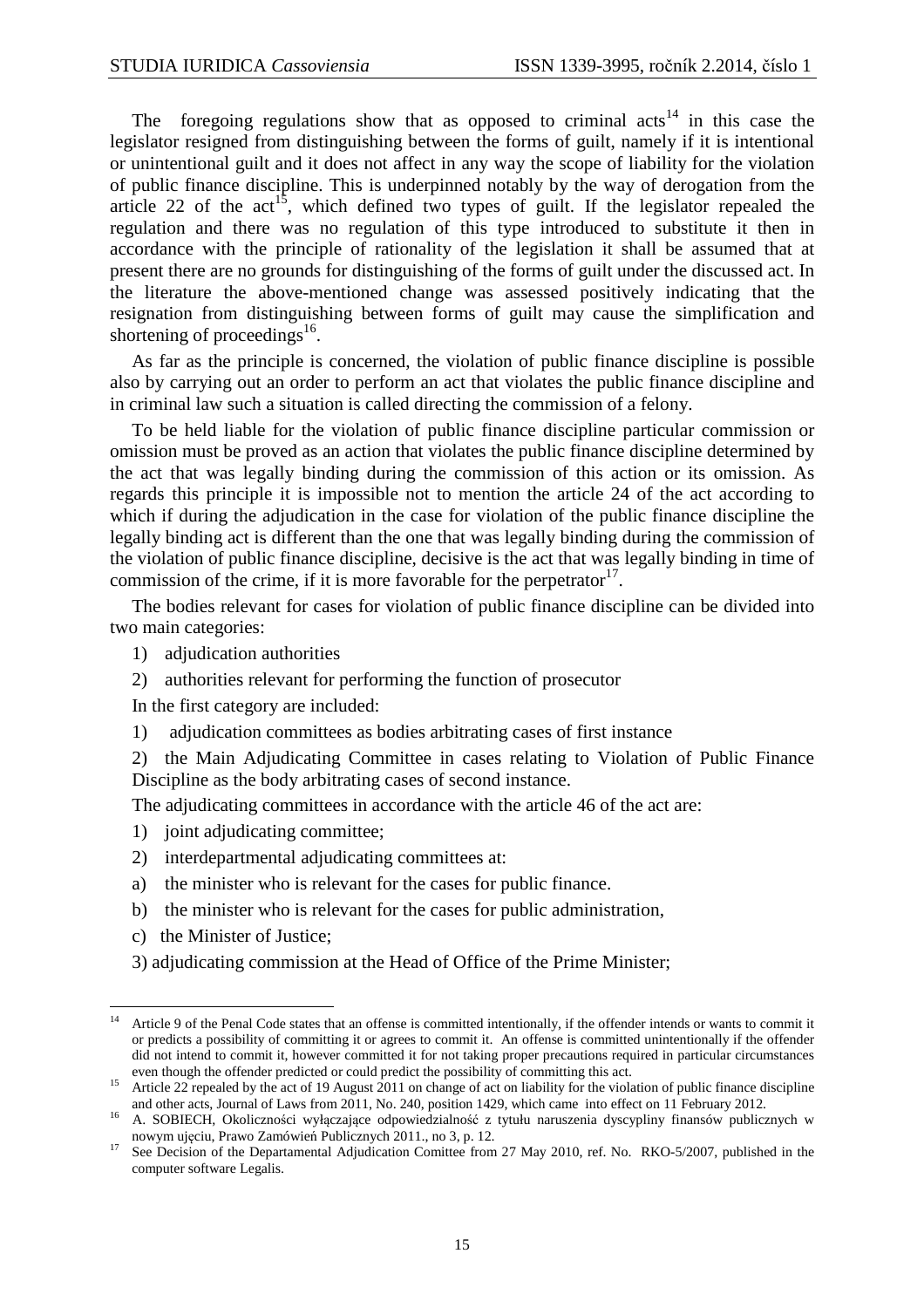4) adjudicating committees at the regional clearing houses.

 In accordance with article 43 the adjudicating committee is composed of a chairman, one or two of his/her deputies and from 5 to 21 members. The second paragraph of that article determines that the Main Adjudicating Committee is composed of a Chairman, one or two of his/her deputies and from 15 to 21 members.

 Article 45 of the act says that the members of adjudicating committees and the Main Adjudicating Committee shall be subject only to law, which means that in adjudication in cases concerning violation of public finance discipline they are independent. According to my own judgment Robaczyński T. and P. Grysek are right assessing negatively the indicated in the adjudication of the Supreme Administrative Court of 17 June  $1997<sup>18</sup>$  narrowing of the independence of the members of the committee only to the independence from the authority the committee adjudicates to.

 The investigation proceedings in cases of violation of public finance discipline, as well as performing the function of a prosecutor in the proceedings of first instance was entrusted to public finance auditors and their deputies (article 57).

 The functions of the prosecutor before the Main Adjudicating Committee, are performed by Chief Public Finance Auditors and his/her deputies (article 58).

 All the above mentioned public finance auditors should work to detect acts violating the principles of managing public funds and prosecute those who commit acts of violation of public finance discipline. According to the wording of the article 59 of the act it is the duty of public finance auditors who in their proceedings represent interests of the Treasury, local selfgovernment units and other entities of the public finance sector. It should be noted that the competence of public finance auditors is not clear, especially in cases where the interests of various public sector entities may be contradictory<sup>19</sup>.

## **II. PROCEEDINGS IN CASES FOR VIOLATION OF PUBLIC FINANCE DISCIPLINE – RULES**

 Proceedings in cases for violation of public finance discipline begin with investigation proceedings, which is led by the public finance auditor. The purpose of this proceedings is to verify if indeed the violations mentioned in the act of public finance discipline took place, to determine the persons who are liable for these violations, as well as to gather the evidence needed to file a motion for penalty.

 One of the rules of proceedings in cases for the violation of public finance discipline is the principle of two instances. It is known to all the main judicial and administrative proceedings. For example, two-instance proceedings are: criminal proceedings, the proceedings in petty offence cases, court and administrative proceedings, administrative proceedings regulated by the Administrative Code and the tax proceedings under the provisions of the Tax Ordinance Act.

 However, it should be added that this principle is not absolute, id est not all decisions made in the course of proceedings are subject to review. This applies only in cases strictly defined in the act, but what is most important the settlement ending adjudication of the first instance can always be appealed to the Main Adjudicating Committee in cases over Violation of Public Finance Discipline.

 $\overline{a}$ 

<sup>&</sup>lt;sup>18</sup> Resolution of the Supreme Administrative Court of 17 June 1997, Ref. no. FPS 1/97, published ONSA 1997 No. 4, item 146.

<sup>19</sup> T. ROBACZYŃSKI, P. GRYSEK, Dyscyplina finansów … op.cit. – commentary to the article. 59 of the act.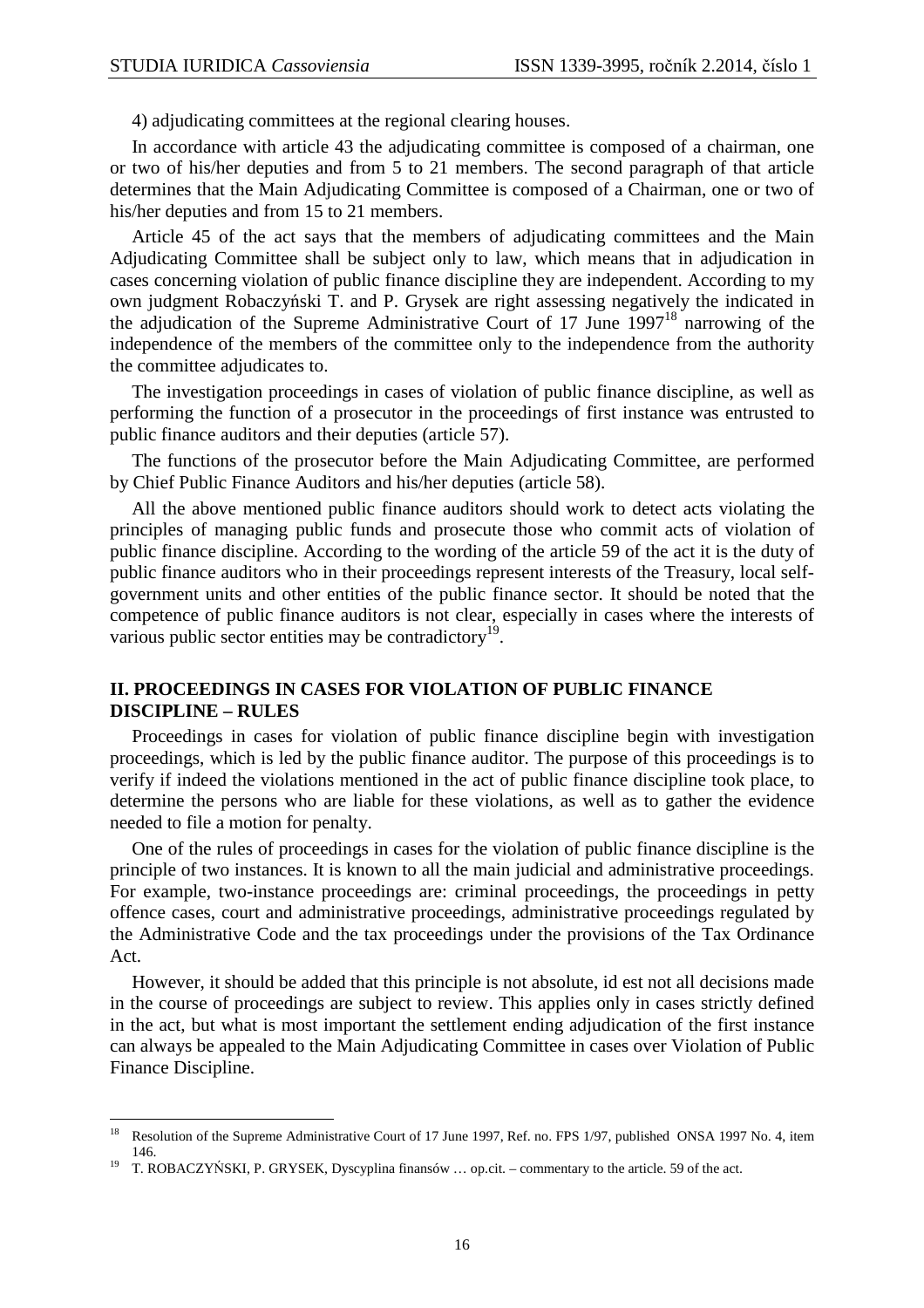Parties in the proceedings for violation of public finance discipline are the accused party, i.e, the person against whom the motion for penalty was filed and the prosecutor. The term "accused party" is identical to the one used in proceedings in petty offence cases.

 One of the main principles is the right to defense, as expressed in the article 74 of the act. This law has a similar scope to the one granted to the accused party in criminal proceedings. The aforementioned provision apart from the general indication that the accused party has the right to defense during the course of all the proceedings, does not define this concept in a broad scope, only the sections 2 and 3 of this article mention as elements of this provision the possibility to present evidence in defense, motion for evidence and the right to the assistance of a defense lawyer $^{20}$ .

 Presentation of evidence in defense means the physical delivery to the authority of something that according to the accused party proves his or her innocence, filing motions for evidence means initiation of proceedings to verify the data that is significant for the circumstances of the case, with the help of evidence that is not at the disposal of the accused party and that he or she cannot present (provide, submit) to the authority to subject it to assessment.

 Also the article 76 section 2 includes a regulation that is part of the right to defense, namely the possibility of refusing to answer questions or provide any explanations without giving any reasons that was created for the accused.

 In the discussed proceedings the principle known from proceedings in petty offence cases and criminal proceedings is the principle of presumption of innocence. One of the most important elements of this principle is the order to operate to the advantage of the accused in case of doubts that cannot be removed (article 76 section 3). An important clue to the proper understanding and application of this principle is the decision of the Main Adjudicating Committee from 2 March 2009, which indicated that the regulation of the article 76 section 3 of the act of 17 December 2004 on liability for violation of public finance discipline applies only to the doubts which cannot be resolved and orders their interpretation that would be the most favorable for the accused party. This regulation does not apply in situations where doubt can be removed with the help of admissible evidence under the  $act^{21}$ .

The presented approach is shared in judicial rulings<sup>22</sup> and the doctrine<sup>23</sup> applied also to the criminal law.

 In accordance with the wording of article 80, section 1 of the act in all stages of the proceedings for the violation of public finance discipline, starting from investigation proceedings, the authorities which conduct the proceedings are obliged to consider not only the circumstances unfavorable to the accused, but also the circumstances to his or her advantage. A kind of supplement to this obligation are the regulations included in the article 89 section 1, according to which the investigating authority is obliged to collect comprehensive evidence and review it thoroughly. The accused has the right to defense, which is not followed by his or her obligation to prove innocence, especially as the principle of the presumption of innocence orders to presume that the accused is innocent until proven guilty in an unequivocal way.

<sup>20</sup> <sup>20</sup> The accused in criminal proceedings in accordance with the article 77 of the Code of Penal Procedure and has the right to not more than three defense lawyers.

<sup>&</sup>lt;sup>21</sup> Decision of the Main Adjudicating Committee from 2 march 2009. ref. no. BDF1/4900/114/103/08/1558, Publisher in: Biuletyn Orzecznictwa w sprawach o naruszenie dyscypliny finansów publicznych 2009, No 2, item 8, p. 62.

<sup>&</sup>lt;sup>22</sup> Judgement of the Supreme Court – Criminal Division from 1 February 2012., ref. No. II KK 141/11, published in the computer software Legalis.

<sup>23</sup> T. GREGORCZYK, Kodeks postępowania karnego. Komentarz, Wyd. Kantor Wydawniczy Zakamycze, Kraków 2004, p. 38.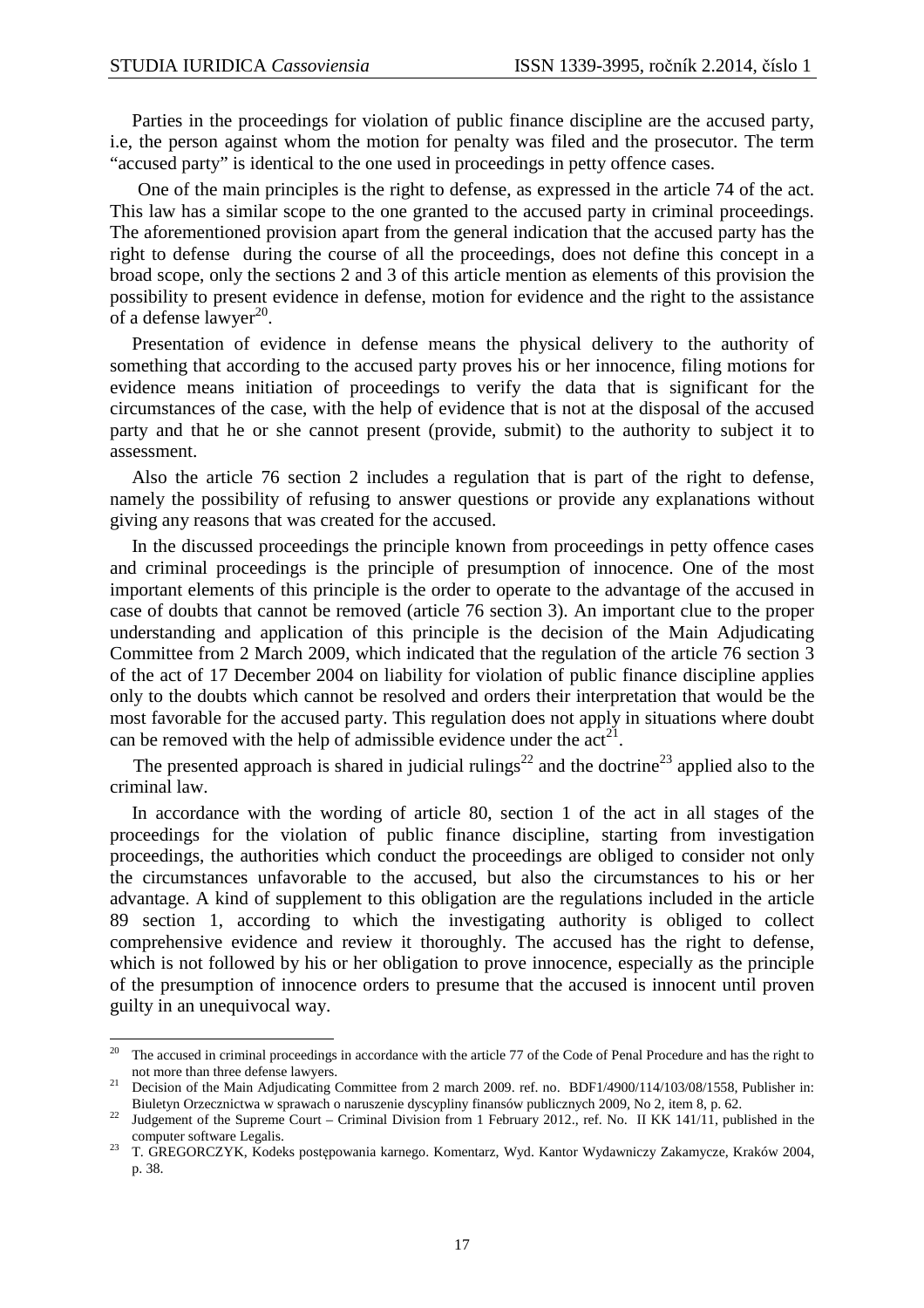$\overline{a}$ 

 The evidence collected in the course of proceedings is usually, apart from the circumstances that can be taken into account against the accused party, the circumstances indicating his or her innocence. Already at the stage of investigation proceedings, the public finance auditor is required to examine and consider all the evidence, which applies also to subsequent stages of the proceedings, and thus the proceedings before the adjudication committee and the main adjudication committee. Violation of the article 80 section 1 and the article 89 section 1 of the act is one of the most common pleas raised in legal remedies against decisions of the committee adjudicating first instance cases. Usually the accused party then argues that no circumstances in their favour have been taken into account or that not all circumstances in their favour have been considered and the correct assessment of the collected evidence should lead to the conclusion that there is no basis for passing the decision that would pronounce the accused party guilty.

 The discussed article 80 of the act in section 2 imposes the obligation that authorities and not only committees but also discipline auditors instruct the participants about their obligations and rights. The legislator in this case has, however, included certain limitations in the act, namely based on the literal wording of the provision it appears that the obligation to instruct applies only to provisions concerning cases for violation of public finance discipline. A limitation is also the indication that the obligation to instruct applies only to the necessary extent. This term is an underdefined phrase, however as indicated by the Regional Administrative Court in Warsaw in its judgment of 1 June 2011, referring to the commentary on the act on liability for violation of public finance discipline by L. Lipiec-Warzecha<sup>24</sup> the obligation to instruct, explain and inform the participants in the proceedings about their obligations and rights is not absolute and the legislator did not formulate the criteria of assessment of the "necessary extent" of these explanations within the meaning of the article 80, section 2 of the act, however, the findings in this scope cannot be freely interpreted<sup>25</sup>. In some cases, the act explicitly stipulates what the person who is being proceeded against should be instructed about and what after filing the motion for penalty the accused party should be instructed about. Regulations indicating the duty to instruct are: article 85 section 2, paragraph 6, 113 section 2, 121 section 3, 122, 135 section 2 paragraph 8, 179 section 2, 183 section 1.

 Proper determination of facts requires evidence, which will concern the facts relevant to the case. As in other proceedings, in the proceedings in cases for violation of public finance discipline it is not necessary to prove the well known circumstances (common notoriety), as well as those that are known to the public appointed authority (official notoriety), in this case, however, if the authority takes into account these circumstances it should, in accordance with the article 88 of the act draw the attention of the parties to these circumstances.

 In proceedings in cases for violation of public finance discipline, same as in criminal proceedings, proceedings in petty offence cases, civil, court and administrative proceedings, administrative proceedings, or others, no exhaustive list of evidence was determined or no gradation of this evidence was determined. The answer to the question of what may be evidence depends on the reality of the case, in other words, anything that will not lead to the rejection of evidence can be regarded as evidence.

 The article 89 section 3 of the act indicates the cases in which it is reasonable to reject the evidence by the adjudication body; these are situations when:

<sup>24</sup> Quoted by the Regional Administrative Court commentary: L. LIPIEC-WARZECHA, Odpowiedzialność za naruszenie dyscypliny finansów publicznych. Komentarz, Wyd. Wolters Kluwer Polska - LEX, Warszawa 2012.

<sup>25</sup> Decision of the Regional Administrative Court in Warsaw from 1 June 2011, ref .no. V SA/Wa 2773/2010, Publisher in computer software Lex Polonica and on the website http://orzeczenia.nsa.gov.pl (access date: 23 January 2013).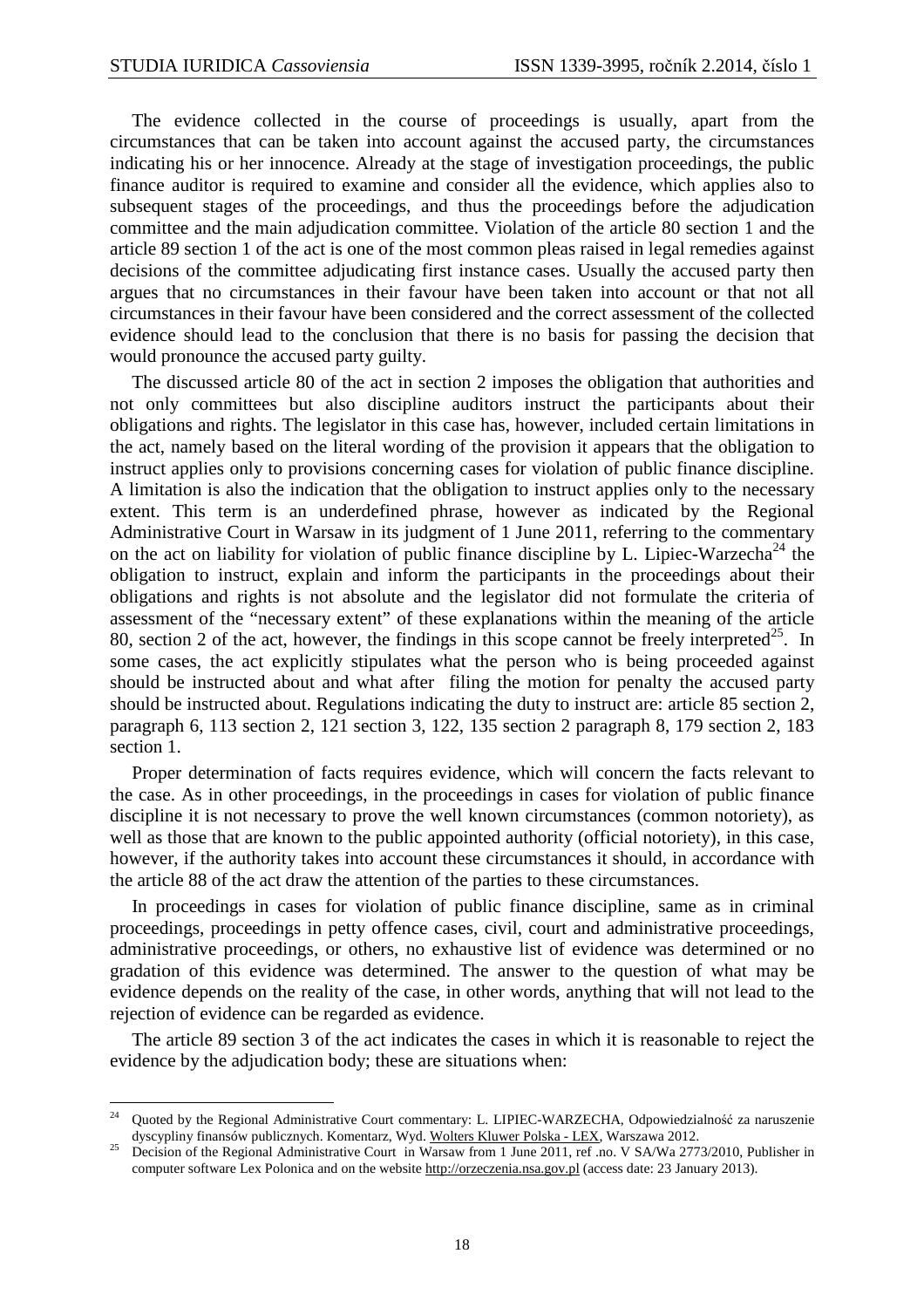$\overline{a}$ 

- 1) the circumstances to be proven are not relevant to the case;
- 2) the circumstances that the motion concerns have already been proven as confirmed by the proposer of the motion;
- 3) the evidence is not useful to determine the circumstances;
- 4) the motion for evidence has been proposed with a clear intention to extend the proceedings;
- 5) it is not possible to take the evidence.

 Rejecting of the motion for evidence takes place in the form of an order, in accordance with the article 124 sentence 3 of the act. The admission of evidence is, however, is in the form of a by-law, because the act does not include any regulation specifying requirements for the form of the order and in particular, it is indicated by fact that the wording of the article 124 refers only to the necessity of granting an order in the event of rejecting of the motion for evidence and the wording of the article 85 section 1 of the act provides that if the act does not require a ruling or order, by-laws should be established.

 All mentioned cases are, of course, evaluative in nature, only the situation mentioned in paragraph 2 will not usually cause problems because if the proposer of the motion wants to prove a given matter of evidence and adjudicating committee finds that this matter of evidence has been proved in accordance with the claims of the proposer of the motion, then certainly the proposer of the motion will not be protest against such a situation. Theoretically, however, one can imagine a case where the accused party seeks to expand the evidentiary proceedings in order to cause that the prosecution of the offence is time-barred<sup>26</sup>.

 For the effectiveness of the proposed motion for evidence it is important to properly formulate an evidence claim, namely like it is expressed in the article 90 of the act, one should clearly identify facts that the party wants to recognize. One should also provide data for taking of evidence, in case of witnesses it shall be their name, surname and address to which summons will be delivered and in case of other evidence circumstances identifying this evidence in a sufficient way – that can be obtained by the adjudicating committee.

 The articles 91, 91a and 91b of the act include detailed regulations on taking of evidence from the testimony of a witness and a penalty for breach of order that can be imposed on the person summoned as a witness.

 The order dismissing the motion for evidence cannot be appealed, but the adjudication settlement can be challenged in the lodged appeal against the decision of the adjudicating committee ending the proceedings of the first instance.

 If the committee dismisses the motion for evidence it can be reconsidered at the later stage of proceedings without any particular evidence (article 89 section 5). It will take place if in the opinion of members of the committee the previous evaluation of the motion made from the angle of dismissed evidence was incorrect. An opposite situation is also possible, namely when the motion for evidence will be accepted but taking of evidence has not taken place yet – then the order can be reconsidered id est the committee can change it on their own and dismiss the motion. Both situations result from the fact that the committee may notice their error in evaluating the admissibility of the motion and therefore the change of decision in a negative or positive way is more appropriate in this case, rather than continuation of proceedings with the motion for evidence whose acceptance or dismissal was unjustified.

<sup>26</sup> In accordance with the article 38 paragraph 1 of the act on violation of the public finance discipline, the prosecution is time-barred if 3 years have passed since the time of commission of the offence. If however in this period proceedings for the violation of the public finance discipline was initiated, the prosecution of the offence is time-barred as of the end of 2 years since the completion of this period.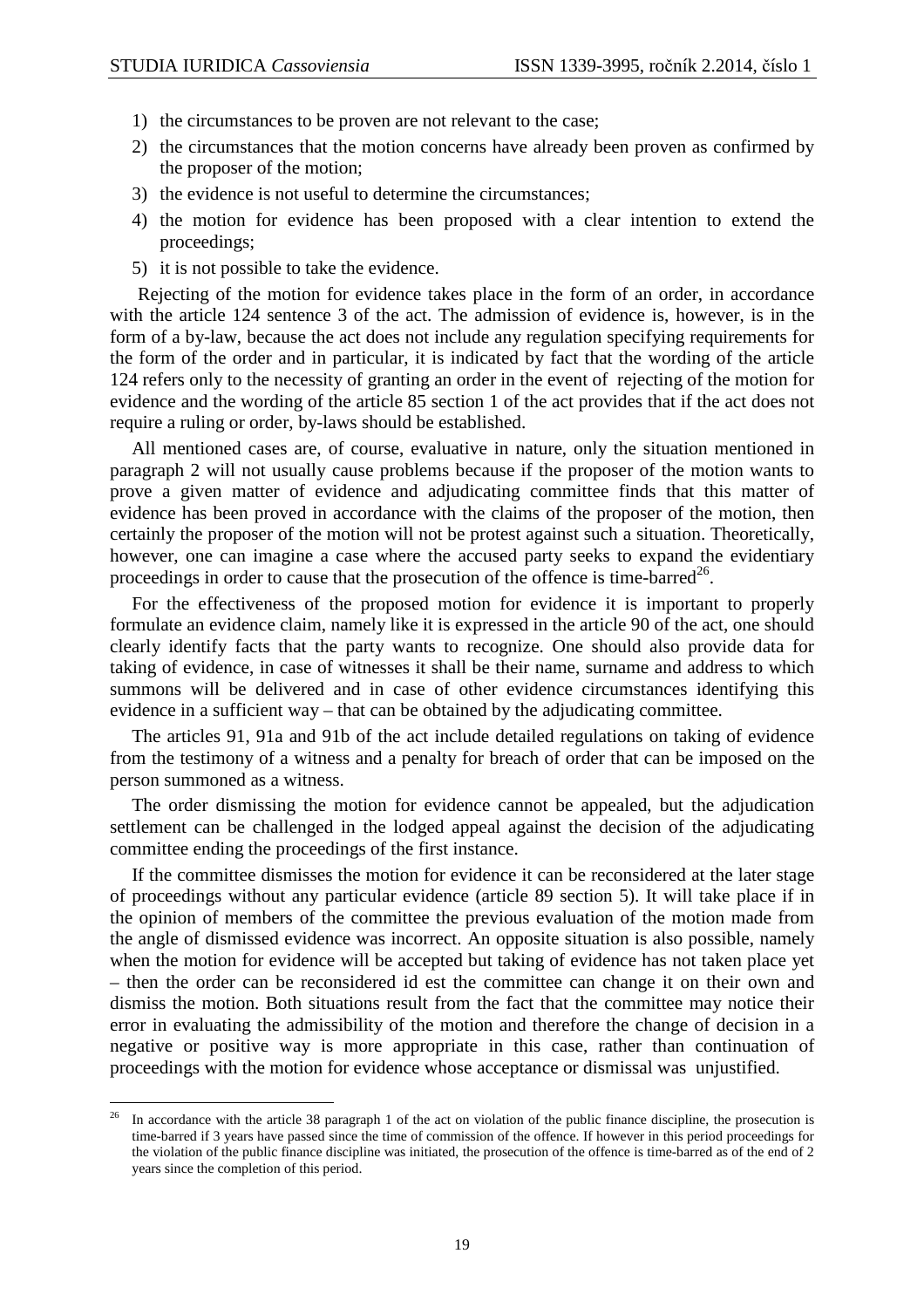The above practices are also followed in court. For example, the Code of Civil Proceedings in the article 240 specifies: The court is not bound by its evidentiary ruling and may in accordance with the circumstances revoke it or change it even at the closed door hearing.

 In criminal proceedings the regulation included in the article 170 of the Criminal Code Proceedings is identical with the one found in the act on liability for violation of public finance discipline.

 In my opinion, normalization of Civil Proceedings Code is inasmuch better as it in a more clear way shows that adjudication on the subject of motion for evidence may be changed in the course of the proceedings in a given instance and yet the regulations are not addressed only to persons who use them at work but first of all to all the people within the territory under particular legal order and it is important that they are as far as possible understood only with the use of linguistic interpretation.

 To conclude this topic it should be added that in the discussed act, similarly to the Criminal Proceedings Code, there is no express regulation allowing for the dismissal of the motion for evidence that has been previously approved but not considered yet, but from the perspective of the article 89 section 3 it is clear that such an adjudication can be made. In a situation when the evidence is approved and considered but then the adjudication committee takes a stand that the motion for evidence should be dismissed then assessing all the evidence in the adjudication proceedings in the instance and exactly in its justification should present these circumstances indicating the reasons why this evidence was not relevant to the adjudication of the case.

#### **III. PROCEEDINGS BEFORE THE ADJUDICATING COMMITEE**

 It is obvious that as in all other cases adjudication proceedings should be conducted before the competent authority. In proceedings for violation of public finance discipline in any case the examination as to jurisdiction takes place of its own motion. Therefore it is not like in many cases in civil proceedings where the lack of jurisdiction can be considered only if the party raises an objection. The discussed proceedings corresponds in this scope to the regulations that are known from criminal and administrative proceedings conducted in accordance with the Code of Administrative Proceedings.

 One of the first actions that should be taken by the chairman of the adjudicating committee following the receipt of the motion for penalty is controlling whether it was filed to the proper committee. Moreover, the chairman should control other formal requirements for the motion mentioned in the article 110 section 1 and 2 of the act.

 If the motion has been subject to formal control of the committee chairman it is forwarded to the adjudicating panel. The articles 113 and 113a impose on the committee chairman the duties of:

- 1. delivery of the copy of the motion for penalty to the accused party,
- 2. indication of place and time when the case records shall be made available to the accused party and his or her defense lawyer,
- 3. instruction about the right to file motions for evidence,
- 4. adjudication on the subject of the possible suspension and resumption of the proceedings and also initiation of separate proceedings for the case (of course if there is a legal basis for these decisions).
- 5. decisions about whether it is possible to hear and determine the cases for the violation of public finance discipline together, in which separate motions for penalty were filed.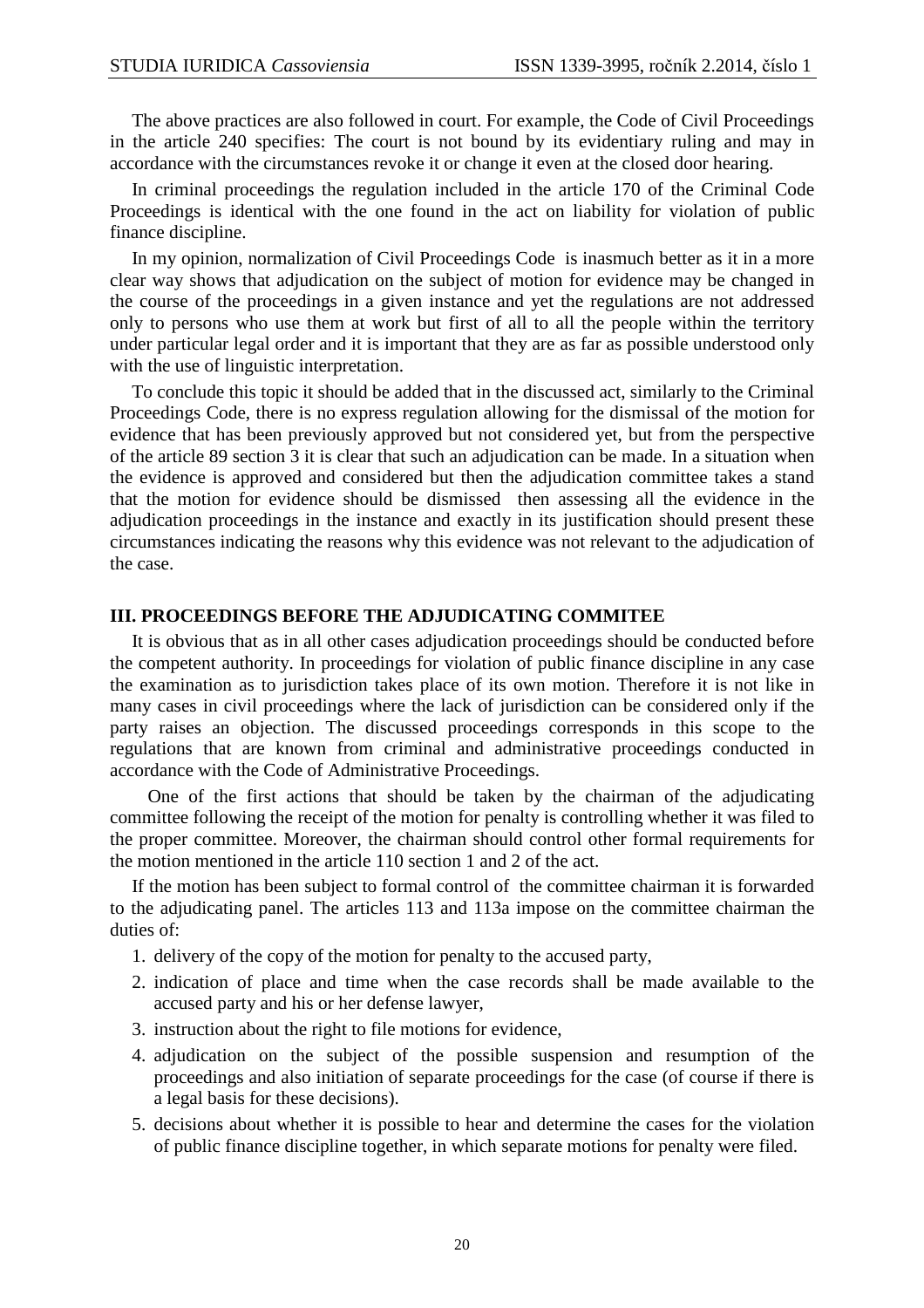$\overline{a}$ 

 At this initial stage the jurisdiction issues should be examined also, since in accordance with the article 111 section 2 the confirmation of lack of jurisdiction and filing the motion to the proper adjudication committee can take place at any stage of the proceedings, however not later than on the day of opening of evidentiary proceedings. In the available literature are found the views that the term specified in the article 111 section 2 is an instructive term since the article 157 section 1 paragraph 2 in the version as to the date of before the amendment of 19 August 2011 which came into effect on 11 February  $2012^{27}$  was the basis for the decision about the invalidity of the order or ruling if they were issued by an inappropriate committee<sup>28</sup>. By the power specified in the amendment the basis for confirmation of invalidity was overruled and simultaneously no amendment to the article 111 section 2 was made, which in my opinion shows that declining of jurisdiction may take place until the day of initiation of evidentiary proceedings. Then a kind of perpetuation of jurisdiction takes place (*perpetuatio fori*) but in a different form than it was known from the article 15 of the Civil Code Proceedings. As specified in the Criminal Proceedings Code the examination as to jurisdiction of the Court should take place at every stage of the proceedings and only the situation when an interior court adjudicated in the case of jurisdiction of a higher court a so called "absolute basis" for revoking the ruling (article 439 § 1 point 4 of the Criminal Proceedings Code). In other cases, jurisdiction, namely, where the court stated in open court that it is not the local jurisdiction or the courts in the lower order, it may refer the case to another court only when it becomes necessary to postpone the hearing (Article 35 § 2 of the Criminal Proceedings Code). In other cases of lack of jurisdiction, namely when the court during the main trial states that it is not the court of local jurisdiction or that the appropriate court should be inferior, then it can be submitted to be resolved in another court only when it is necessary to adjourn the trial (article 35 § of the Criminal Proceedings Code).

 Analyzing the above regulations from different proceedings it can be concluded that the regulations included in the act on liability for violation of public finance discipline are intermediate between the ones known from the Civil Proceedings Code and the ones from the Code of Criminal Proceedings.

Adjudicating panels issue formal decisions at trial or sittings. In each case, the panel consists of three committee members (article 72 section 3 of the act). The sitting is scheduled only in the cases that are specified in the act such as these that the article 116 section 1 of the act refers to. The parties are not notified about the day of the sitting since it is a closed session so even if the party that was not notified about the sitting, in some way found out about the time and place of the sitting the aforesaid party could not participate in the session. To my mind it explicitly results from the formulation used by the legislator in the article 116 section 2 that "it is a closed session and the parties cannot participate in it".

 The Code of Criminal Proceedings, which in so many aspects contains provisions that are similar to those included in the discussed act comprises disclosure principle. The Code of Criminal Proceedings allows both parties as well as the outsiders to participate in court sessions. There is no obligation to notify about the date of the session<sup>29</sup>. A party or another

<sup>27</sup> Act of 19 August 2011 on amendment to the act on violation of public finance discipline and other acts, Journal of Laws, No. 240, item 1429.

<sup>28</sup> See T. ROBACZYŃSKI, P. GRYSKA, Dyscyplina finansów … op.cit. – commentary to the article 111 of the act.

<sup>29</sup> Exceptions concern only the situations concerning sittings that are specified in the article 180 §2 Code of Criminal Proceedings, 184 §1 Code of Criminal Proceedings, , 237 §2 Code of Criminal Proceedings, 500 §4 Code of Criminal Proceedings, 530 §3Code of Criminal Proceedings, 531 §1 Code of Criminal Proceedings, 532 §3 Code of Criminal Proceedings, 535 §2 and 3 Code of Criminal Proceedings, 544 §3 Code of Criminal Proceedings.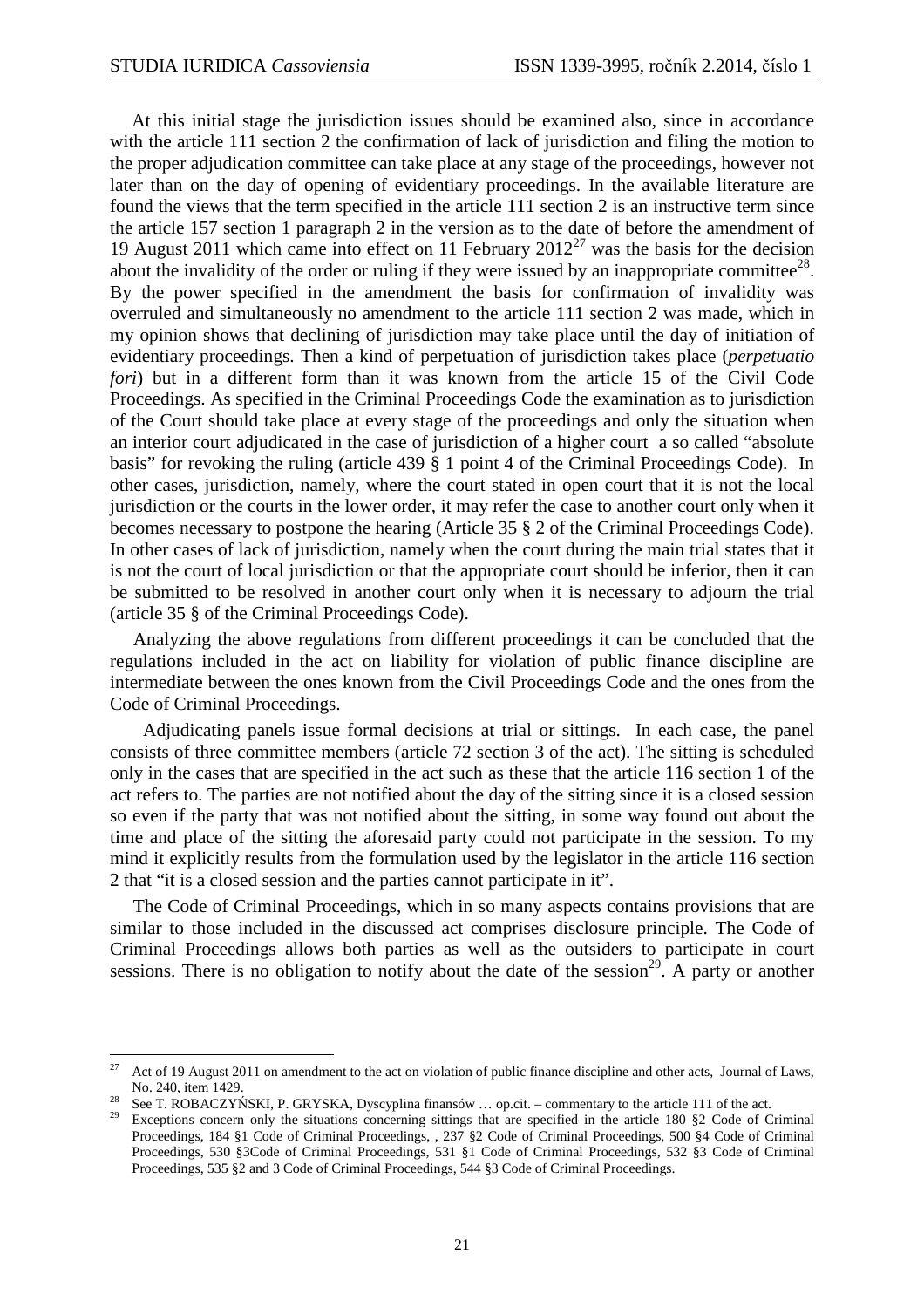person may, however, find out about the session from the cause list posted or obtain information about it in the view room<sup>30</sup>.

 Pursuant to the above-mentioned amendment, which came into effect on 11 February 2012 a written record shall be taken of what is said during the closed session in the course of proceedings in cases for violation of public finance discipline, which shall include:

- 1) date and place of the sitting and a reference to people participating in it;
- 2) course of the session, and if necessary other circumstances concerning the course of the session;
- 3) content of the rulings and orders made in the course of the session.

The court clerk, apart from the committee panel, also attends the closed session.

 In the discussed proceedings just as in criminal proceedings or proceedings in misdemeanor cases the vast majority of decisions are taken during hearings; the hearing is the principle to which there are few exceptions. It is different in civil proceedings and it is not about the fact that adjudication at the hearing is not a rule, but in this proceedings in a significant majority of cases, it is possible to settle the particular issues during a closed session.

 In chapter 8 of the act are included provisions primarily relating to the course of the trial, but also indicating that adjudicating committees may issue decisions and what information such decisions and their justification should include.

 In accordance with the article 117 of the act, the chairman supervises the trial and is obliged to make sure that it proceeds correctly. These actions are primarily intended to ensure order during the hearing of the case, compliance with the law, and above all to prevent any violation of the rights of the accused party. The chairman shall ensure that the accused party is instructed in accordance with the requirements of the article 80, section 2 of the act. The literal wording of the mentioned article indicates that all the participants in the proceedings should be instructed but it appears that advising the prosecutor is generally unnecessary because it deals with this type of activity in a professional way and it can be assumed that he or she knows the regulations concerning his or her rights and duties. Thus, only in the case of the accused party it is important that due to ignorance of the law there was no deterioration of his or her trial situation.

 Despite the fact that the chairman supervises the trial and is obliged to ensure that it proceeds in the proper way, other members of the panel are also responsible for ensuring the proper conduct of the trial and compliance with the law. Therefore, the obligation to instruct rests with all the members of the committee panel, but of course the satisfaction of requirements by one member of the panel exempts the others. The quoted article 80, section 2 of the act imposes a duty on the authority that conducts the proceedings to instruct, however making decisions by the panel on the behalf of the authority on whether instructions should be given and in what scope they should be given would be an unnecessary formality. This argument results from the fact that in the discussed proceedings the adversarial principle does not apply in such a scope like for example, in civil proceedings. Providing excessive instructions to the accused does not cause threat to the orderly conduct of the proceedings and does not upset the balance between the parties. In the course of the proceedings in cases for violation of public finance discipline, due to the wording of the article 80 section1 the bodies conducting the proceedings are obliged to perform research and consider the circumstances that are both in favor and against the defendant. The obligation to perform research imposes

 $\overline{a}$ See commentary to the article 96 of the Code of Criminal Proceedings, [w:] K.T. BORATYŃSKA, A. GÓRSKI, A. SAKOWICZ, A. WAŻNY, Wyd. C.H. Beck 2012r., published in computer software Lex Polonica.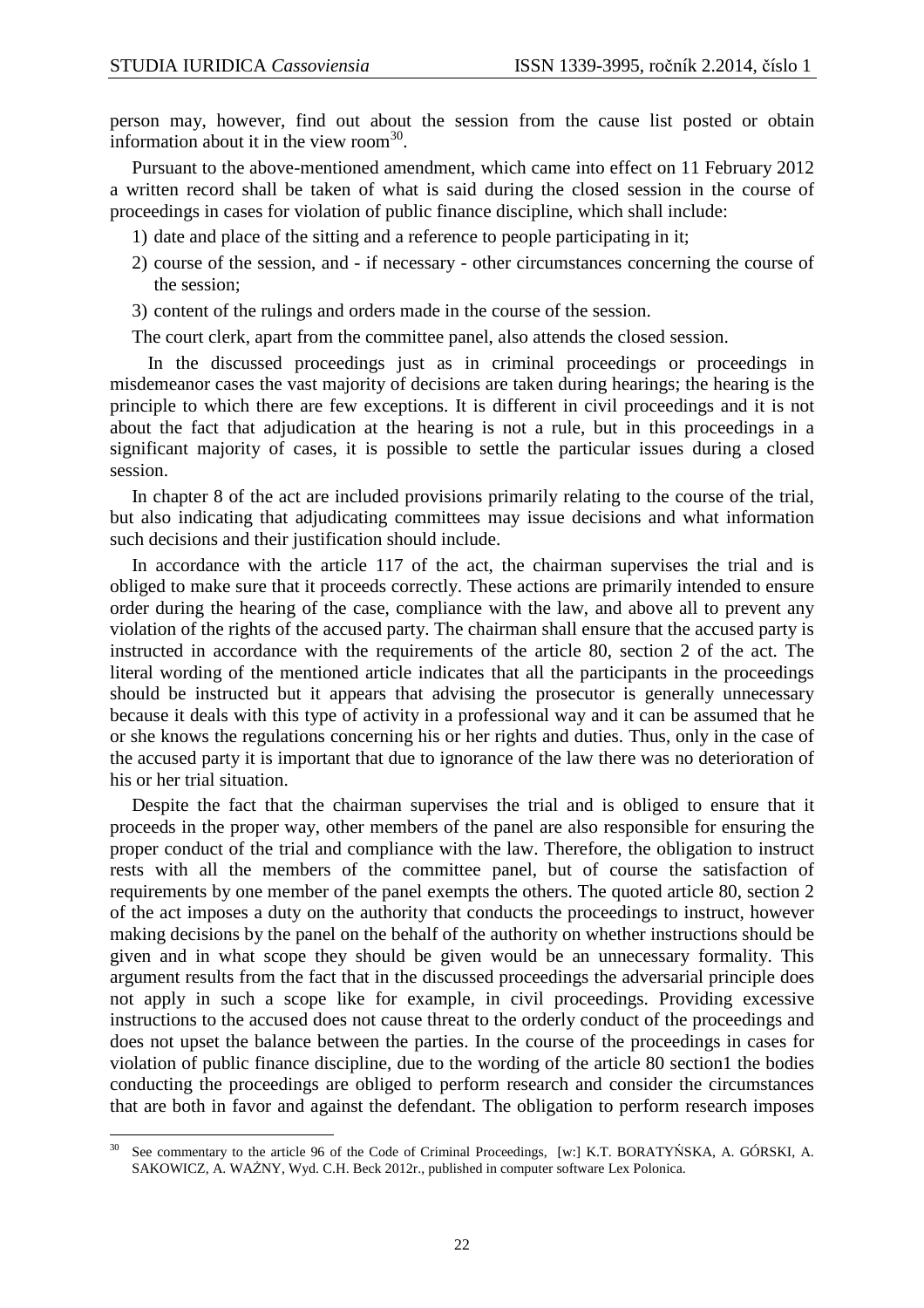$\overline{a}$ 

on the authority a much greater obligation than an obligation in a civil proceedings to examine evidence that shall allow to determine whether the accused committed the alleged offense (e.g. the article 128 section 3 of the act). In the compared civil proceedings and precisely in adjudication proceedings by way of contentious proceedings<sup>31</sup>, giving one of the parties in a trial too far-reaching instructions may result in the deterioration of the procedural situation of the other party and sometimes even lead to their losing the case like in the situation when the court instructs the defendant about the merits of asserting the statute of limitation<sup>32</sup>.

 The trial, in contrast to the sitting of a court is open. An exception to this rule is established by the article 119 section 2, indicating that waiver of disclosure shall take place only for national security and protection of classified information and due to the disturbance of peace and public order. In each case, including those referred to in the preceding sentence the delivery of decision on public finance discipline is public. The delivery of the decision shall not be confused with giving oral announcement of the reasons for the court's decision which takes place immediately after the announcement of the decision (article 136 of the act). This stage of proceedings may be conducted in camera and shall not be disclosed to other parties than the accused party or the prosecutor.

 Due to the principle of transparency in the article 119 section 4 of the act introduces an obligation to notify about the date and subject of the trial by posting the information in the seat of the adjudication committee in a public place. This should be done at least 7 days before the trial. In the civil and criminal proceedings and proceedings in misdemeanor cases, the administrative and judicial proceedings the information about the parties in the proceedings, subject and date of initiation of proceedings is posted on the so called "cause lists", however in contrast to the proceedings in cases for violation of public finance discipline in these proceedings the information is posted on the day of the examination of the case. This probably results from the fact that common courts of law examine many more cases than adjudicating committees for violation of public finance discipline and posting the information about trials a week before their date, especially in big courts would result in great technical and organizational difficulties.

 Regards the presence of the accused party at the trial, the discussed regulation is closer to known norms of the Code of Civil Proceedings or the administrative and judicial proceedings, rather than the criminal proceedings or the proceedings in misdemeanor cases. The act on liability for violation of public finance discipline and more precisely the article 121 section 2 states that the presence of the accused party at the trial or the presence of his/her lawyer is not mandatory, which only means that the if the accused party or his/her defendant fails to appear at the court this shall not obstruct the justice in the situation when the committee possesses evidence that these entities have been properly notified of the trial date. The accused party and his/her defendant shall be notified about the trial in a way that ensures the delivery of the notification within at least 7 days before the date of the trial. The *ratio legis* of this regulation is creating the possibility for the accused to prepare for the trial, ensuring him/her the possibility of personal participation in the trial or potential use of a defense lawyer during the trial or taking legal advice.

<sup>31</sup> Other rules apply to other form of civil proceedings id est non-contentious proceedings. In cases that are adjudicated in non-contentious proceedings the legislator imposes on the court the obligation to make specific decisions and what follows the court shall examine the relevant evidence in order to determine the circumstances. The civil proceedings are adjudicated as contentious proceedings in which applies the adversarial principle and as non-contentious proceedings only if the regulations provide so.

<sup>&</sup>lt;sup>32</sup> In the civil proceedings the court is not entitled to take into account the state of limitation of the claim and may accept it only if the accused party raises such a defense. Polish civil law allows a possibility to pursue a claim that is time-barred in legal proceedings.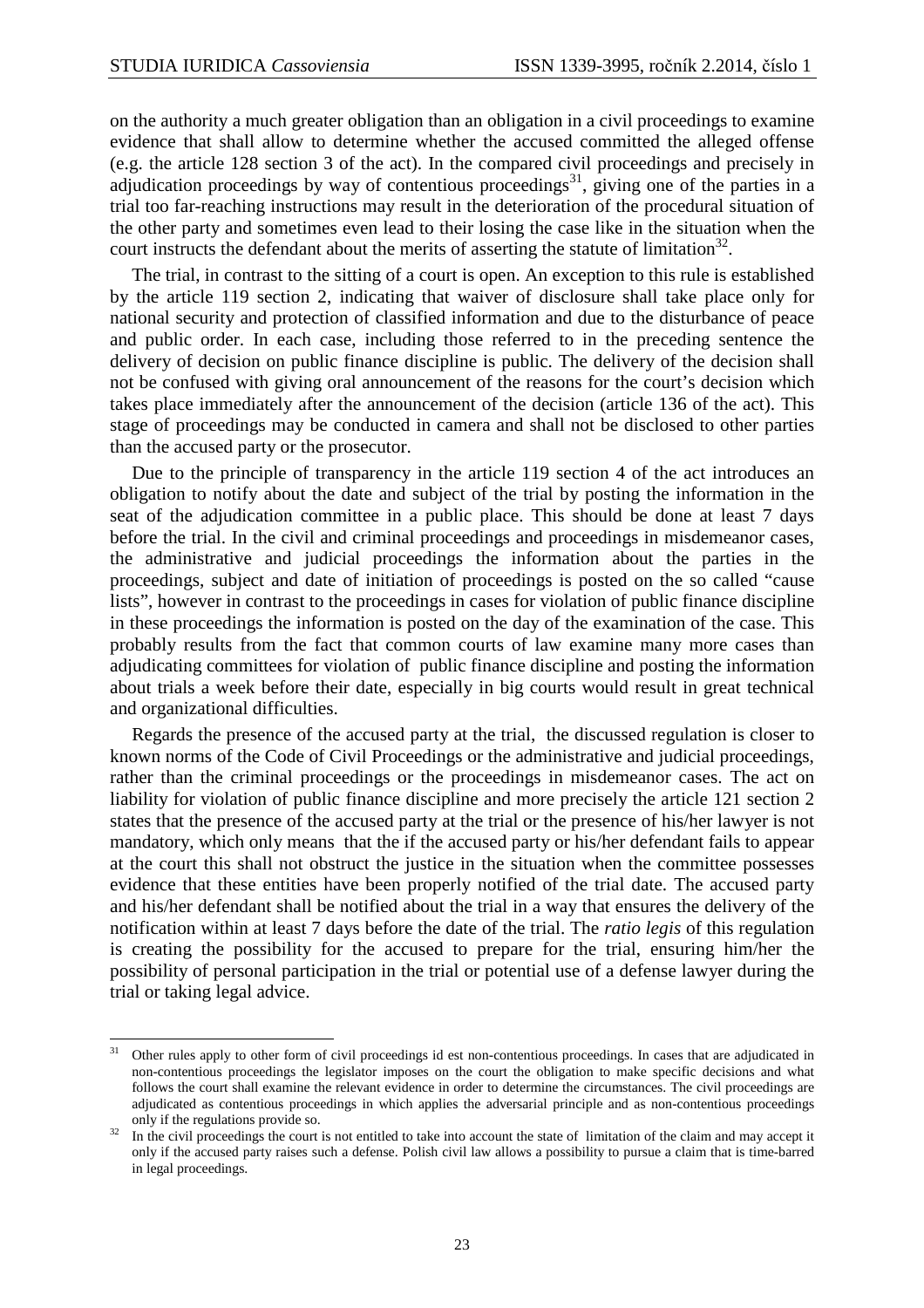In order to properly prepare for the trial it is appropriate that the accused party becomes familiar with case records. The provisions that regulate this have been included in the article 173 of the act. The regulation entitles the accused party and his defense lawyer to familiarize themselves with the case records, make notes or draw up copies at each stage of the proceedings (after the initiation of the investigation proceedings by the public finance auditor). The person who is being proceeded is also entitled to this right. The differentiation between the terms "the accused party" and "the person who is being proceeded" results from the fact that not every person who is proceeded is the accused. The accused status is given from the moment of submitting to the committee the motion for penalty against a particular person. However, it is possible that the person who is proceeded during the further explanatory proceedings led by the public finance auditor shall be declared non guilty and the motion for penalty against the person will not be filed.

 The guaranteed by the article 173 right to draw up copies comprises also drawing copies in electronic form or with the use of a digital camera or a mobile scanner. The case records can be however accessed only at the office of the authority that conducts the proceedings.

A written record shall be taken of the course of proceedings. The written record of the proceedings shall be taken by the court clerk under supervision of the chairman of the committee. It means that the chairman decides about what information shall be included in the minutes since it should contain information relevant to the case, that is listed in the article 123 section 1:

- 1. date and place of the trial and a reference to people participating in it;
- 2. the course of the trial, and in particular the statements and conclusions of the participants;
- 3. information about the evidence disclosed and included in the brief of evidence;
- 4. the contents of the decisions and orders issued in the course of proceedings and if the decision or order was given without a trial to be held - the information that they were issued;
- 5. if necessary determining other circumstances concerning the course of the trial.

 Only the situations listed in point 5 require some comment, because all the other cases, which are listed in the regulation are clear. Other circumstances relevant for the conduct of the trial, which should be recorded in the minutes, for example are written recording of a situation when the witness in the trial reads the answers to questions from a sheet of paper or if he or she answers only after a long pause, if the witness answered the question only after a hint from the accused party or if a particular person cries, speaks with a trembling voice or behaves in a strange way. Recording of the above-mentioned circumstances may be relevant to proper examination of the evidence gathered and adjudication. The role of the minutes is inasmuch important that the members of the adjudicating committee, especially in longlasting cases may not remember all the details of the trial, which took place a few months earlier. The properly prepared minutes, including all the relevant circumstances, is crucial for the adjudicating committee of the second instance, the members of which, of course, did not participate in the trials of primary instance.

 If the written record of the trial but also of the session does not reflect the actual course of the proceedings the parties may file a motion for correction of minutes. The legal basis for this, as well as for correction of the minutes ex officio is the article 171 of the act. This regulation does not impose any time restriction for the correction, however due to the correction procedure (motion for correction of minutes is to be approved or dismissed by the chairman of the adjudicating committee, after the hearing of the court clerk who indicates the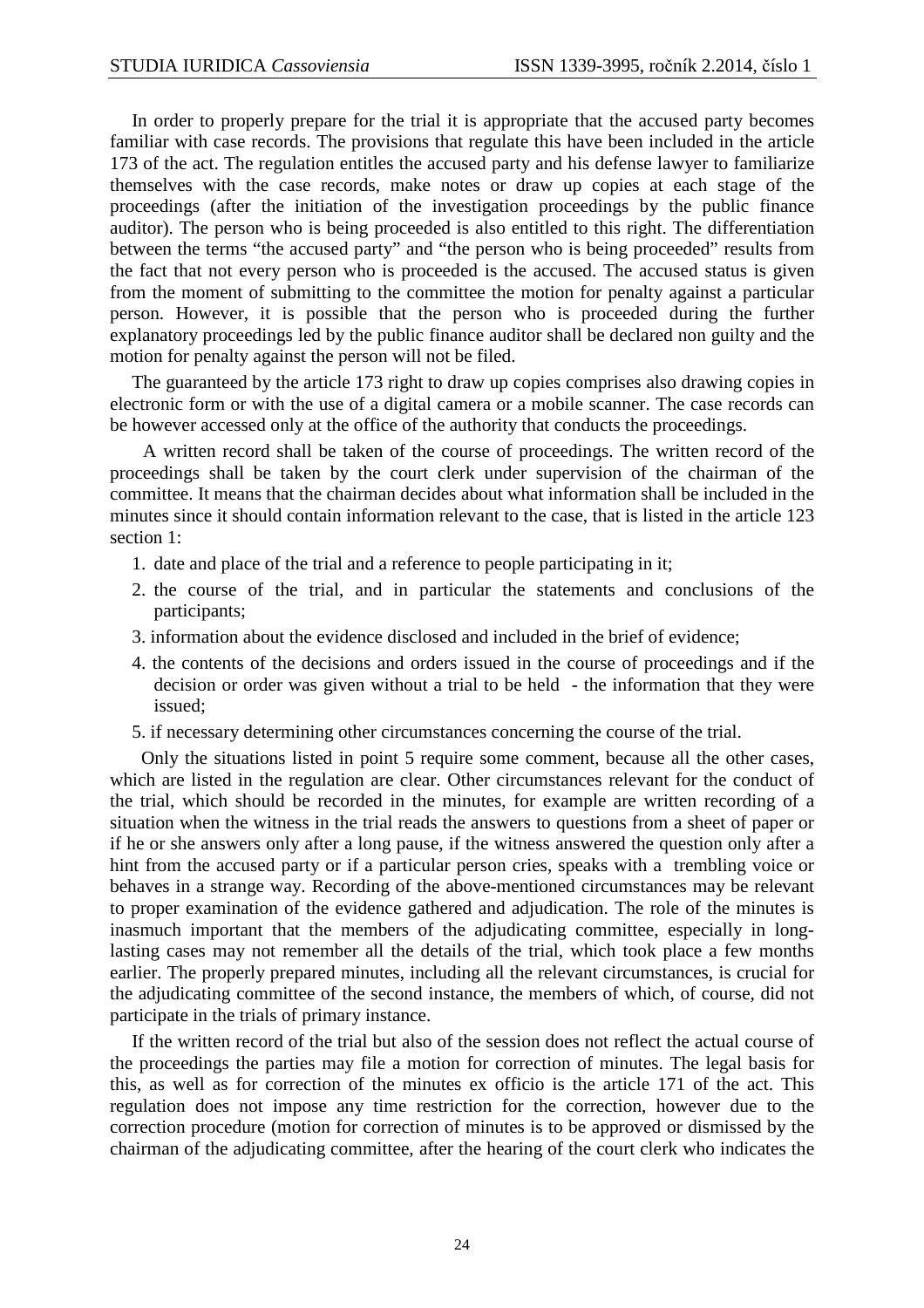factual course of the recorded actions) it is reasonable that the correction is made possible in the shortest time from the preparation of the minutes.

 Even in the case of justified absence of the accused party or defense lawyer at the court it is possible to conduct examination of evidence, first of all if it is primarily the oral evidence. The conditions for such a proceedings are specified in the article 126 of the act. The chairman of the committee is obliged to inform the accused party and his or her defense lawyer about the proceedings and enable them to express opinion about the examined evidence.

 If the accused party requests to grant him or her the right to question the witnesses who were already examined they should be once again summoned to the hearing. Due to this, the use of option provided in the article 126 should be only as by way of exception, because the questioning of a witness whose testimony is essential for the case should be for sure repeated since it is very likely that the accused party will ask questions that in his/her opinion are relevant to the case. The right to defense is also expressed in the fact that the accused party can observe how the witness testifies and if necessary submit a motion for reflecting it in the minutes. This may be significant for the examination of the credibility of witness testimony. The right to defense is not only an opportunity to question the witness, but also the possibility to participate in the examination of this evidence and control the correctness of the conduct of evidentiary proceedings. However, in some situations, especially when a particular witness will not provide any information that would be pronounced as relevant to the case, then the use of the option provided in the article 126 of the act will help to shorten the proceedings.

 Similar regulations, namely the possibility of examination of evidence in case of justified absence of the accused party, are included in the code of proceedings in petty offence cases and more specifically in the article 71 § 2 of the act. This provision states that the court may, if it deems it appropriate, conduct evidentiary proceedings and more precisely question witnesses who attended the hearing. At the next trial, the evidence will be re-examined only if it is requested by the party that was absent during the previous hearing.

 As for the regulations in the Code of Criminal Proceedings and the Code of Civil Proceedings there is no such a possibility.

 A very interesting situation may be observed when the adjudication authority uses the possibility indicated in the article 126 of the act and questions a relevant for the case witness despite the fact that the accused party is absent at the courtroom and when accepting of the motion submitted by the accused party for re-questioning of the witness is impossible, for example cause of the death of the witness or very difficult due to the fact that the witness has left for another country and plans to stay there for a long time. If such a situation takes place to my mind primacy should be given to the right of the accused party to defense and if no other evidence apart from the evidence examined during the absence of the accused party allows for making decisions that would be unfavorable to the accused then the presumption of innocence principle should prevent making such a decision.

 The most problematic situation take places if the witness is questioned when the accused party is absent in the court room and the re-examination of the oral evidence is impossible despite the motion of the accused party and it is later discovered that the witness was corresponding with another witness in order to complement their testimonies. In my opinion, the aspects indicated in the above paragraph also require that no factual findings should be made or no examination of the credibility of the evidence should be done with the use of evidence that was examined when the accused party despite his or her previous motion could not be present in the court room. In such a situation, the authority that conducts the proceedings should examine the remaining part of the evidence (without the evidence that cannot be re-examined despite the motion submitted by the accused party). I present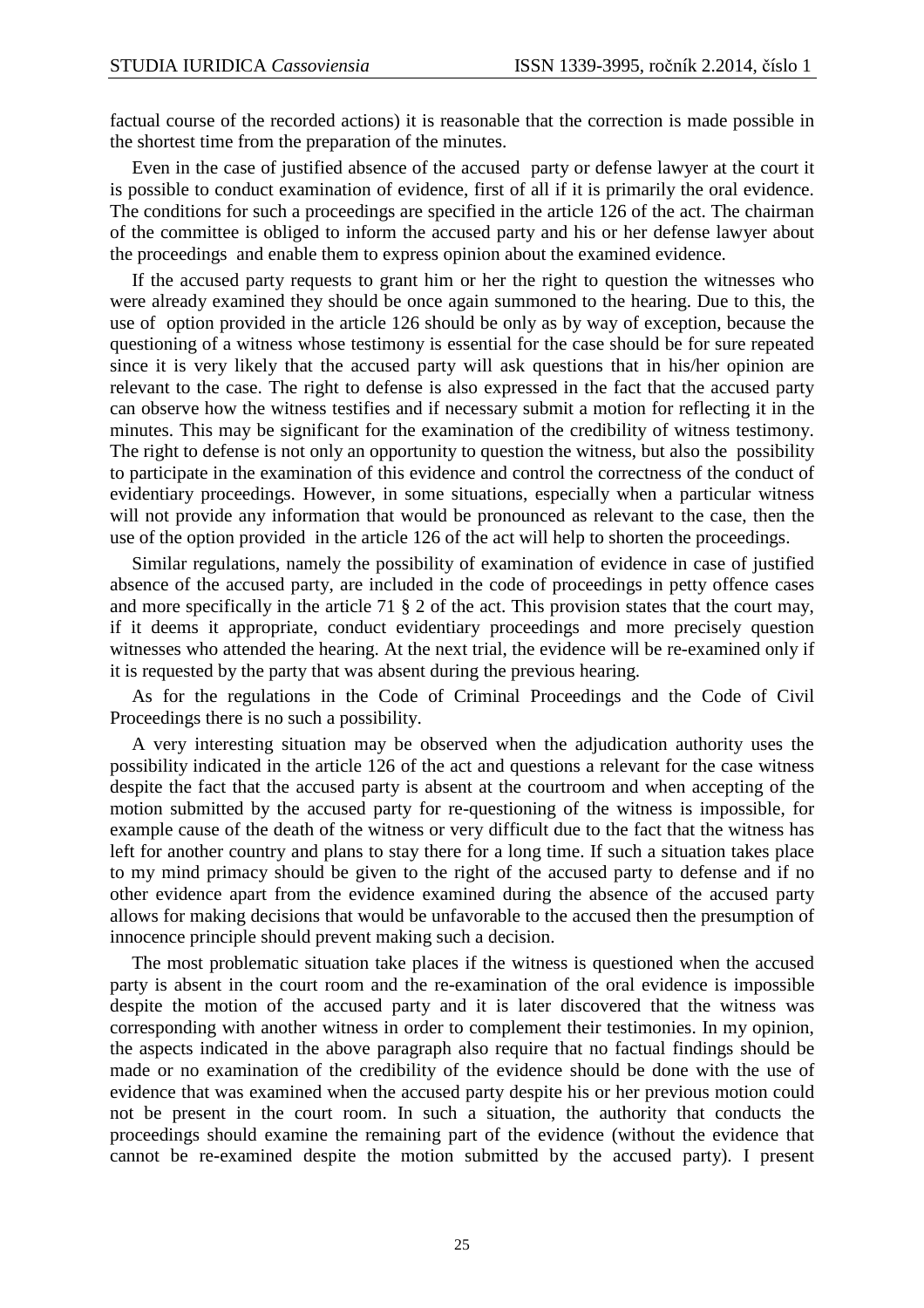arguments giving primacy to constitutional presumption of innocence principle (article 76 of the act).

 The act on the liability for violation of public finance discipline also contains regulations determining the course of the trial. These regulations virtually do not differ from these regulating other proceedings. After calling the hearing takes place to check the presence of all the people who turned up. It is important that the written record of the hearing includes the information about the presence of other people than the summoned. It may in fact happen that the person who should be questioned during the next hearing is present at the court room. In such a case the person must leave the court room so as not to become familiar with the circumstances that shall be later the subject matter of her/his testimony.

 If it happens that among the audience in the court room is present a person who shall be later questioned during the next hearing then the questioning shall be possible but the information about the presence of such a witness should be recorded by the court clerk and then considered when examining the testimony of this witness.

 After verifying the presence the chairman orders that all the people except the parties and the audience (if it is an open session) leave the courtroom. Witnesses are called in a particular order so that they do not hear what their predecessor testified. Witnesses are called after performing the following actions: reading of the motion for penalty by the public finance auditor or giving explanations by the accused party (if wants to give explanations – article 76 section 2 of the act). After hearing of the accused party the chairman of the adjudicating committee orders the examination of evidence. The provisions of the article 127 section 3 gives the possibility to limit the evidentiary proceedings if the accused party confirmed the alleged charges and moreover, the explanations given by the accused party do not indicate that the factual situation is different than the one presented by the accused party. This limitation of evidentiary proceedings consists in the discontinuation of the further examination of evidence.

 If the evidentiary proceedings is not limited, then during the proceedings before the adjudication committee all the evidence that was included in the motion for penalty or motion for evidence submitted by the parties in the course of proceedings should be examined (unless there are grounds for dismissing of the motions for evidence listed in the article 89 section 3) and ex officio these that in the opinion of the adjudication committee are essential for determining the factual situation.

 In two cases, namely, when the accused party by exercising his right refuses to give explanations or testifies differently than before, that is, in relation to explanations that he/she gave before, the earlier explanations that stand in contradiction with the present explanations can be read. The article 129 section 2 establishes an exception to the principle of direct examination of evidence. The accused party has the right, not the obligation to respond or to take a position on the passages that are being read and can therefore refuse to answer the questions of the chairman and other members of adjudicating committee<sup>33</sup>.

 It should be strongly emphasized that it is not permitted to read the minutes including the testimony of the accused party made in the capacity of a witness. Then he/she was not instructed about his/her rights as the accused party and therefore reading of such minute would constitute a violation of his/her rights to defense. The testimony submitted by the accused party made in the capacity of a witness cannot be taken into consideration in any

<sup>33</sup> See commentary to the article 129 of the act, [w:] K. BOROWSKA, A. KOŚCIŃSKA-PASZKOWSKA, Odpowiedzialność za naruszenie dyscypliny finansów publicznych. Komentarz, Warszawa 2010, published in the computer software Lex Polonica.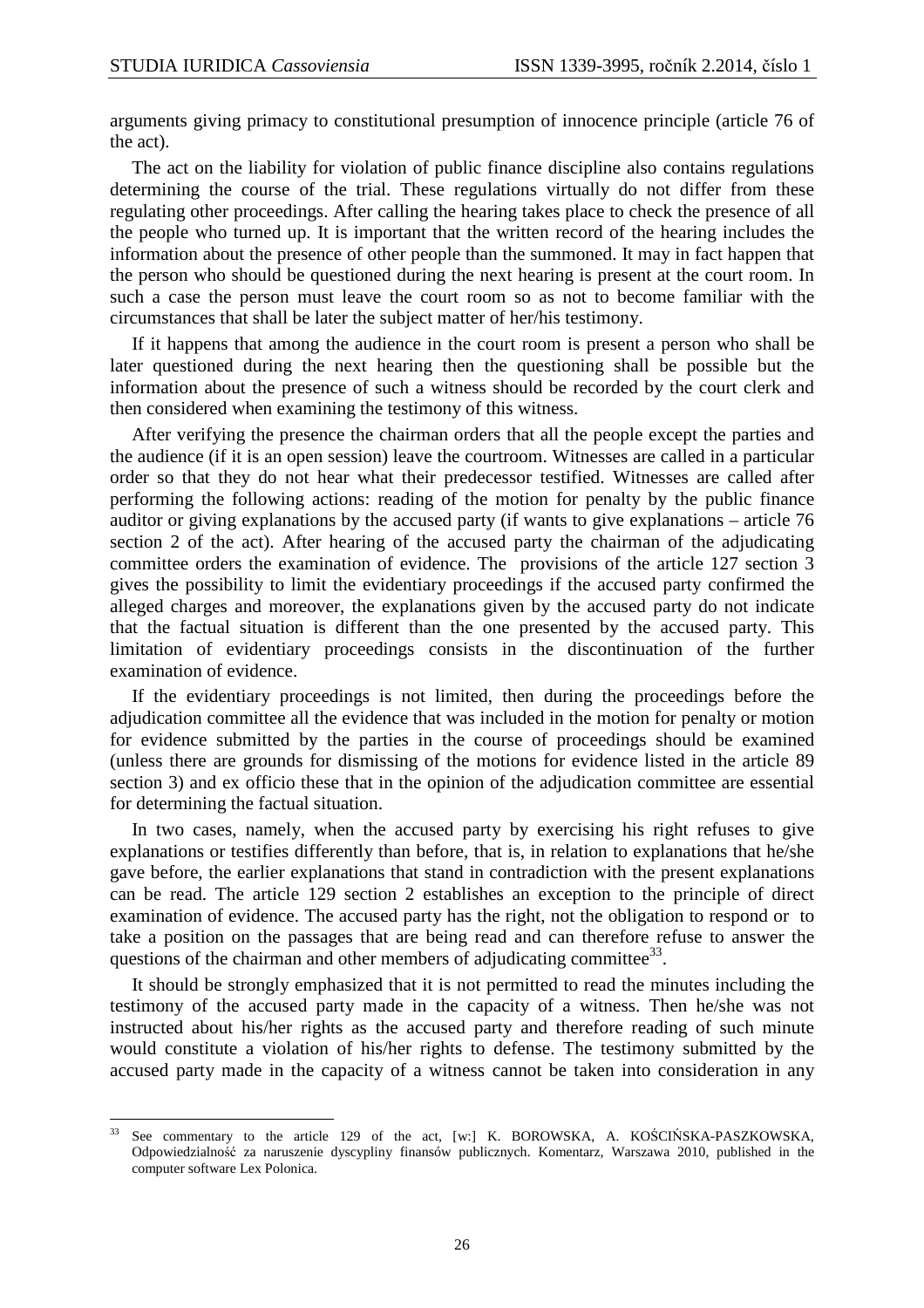extent, whether as a basis to determine the factual situation or to examine the explanations given as the accused party.

 Until the adjudication in the first instance, it is possible to change the legal classification of the offense alleged to the accused party. In accordance with the article 131 the chairman should notify the parties when the evidence provides reasonable grounds for the existence of such a possibility. However, if the accused party and his/her defense lawyer are not present during the hearing then the hearing should be adjourned and the absent should be notified in writing about the possibility of classification of the act on a different legal basis.

 The Main Adjudicating Committee in its adjudication of 12 November 2009 stated that the change of legal classification is the change of the legal picture of the same factual event. Change of the legal qualification however cannot not involve a change of the object and subject scope of the proceedings - there must be the identity of the  $act<sup>34</sup>$ . However, in the adjudication of the Main Adjudicating Committee of 27 January 2011 it was rightly noted that the discussed legal institution aims to expand the right of the accused party to defense<sup>35</sup>.

 Once all the evidence was examined, the chairman should ask the parties if they would like to submit any other motions for evidence. If the both parties give a negative answer the chairman should close the evidentiary proceedings and accord the right to speak to the parties. The provision in the article 133 section 2 of the act establishes the order in which the parties shall have the right to speak. The prosecutor is the first to speak, then the defense lawyer and finally the accused party. If it occurs that after the parties have spoken, the prosecutor is given an additional right to speak, then also the defense lawyer and the accused party should have an additional right to speak, of course if they want to exercise this right. The presented order of speaking is a derivative of the right to defense - the accused party always has the right to say the last word in the hearing.

 The parties usually do not discuss any new factual circumstances since if the party notices any new factual circumstances he/she should take the determined evidentiary actions in order to prove these circumstances. Presentation of argumentation of the parties before the committee for the examination of evidence is the moment when their credibility and meaning for the case is assessed but also in some cases it is presentation of legal argumentation. The adjudication panel already at the stage of hearing of the argumentation of the parties must at least develop the initial opinion on the legitimacy of charges since by granting the right to speak to the parties and earlier by closing of the evidentiary proceedings took a stand that all the issues relevant to the proceedings have been already explained. It should be reminded that in the proceedings for violation of public finance discipline adjudicating committees are obliged to accept evidence that is essential for the determination of the factual situation of the case.

 After hearing of the argumentation of the parties the hearing is closed and then the principle is that after a closed session in which participate only the adjudicating committee and the court clerk the judgment is given. If, however, after hearing of the argumentation of the parties the adjudicating panel decides that the case is complicated and time is needed to decide about the judgment, then under the article 136 of the act the adjudication may be postponed until not later than seven days after the hearing has been declared closed.

 After the closing of evidentiary proceedings and after the presentation of the argumentation of the parties it is possible to resume the evidentiary proceedings if it turns out that it is

 $34$ <sup>34</sup> Adjudication of the Main Adjudicating Committee of 12 November 2009 , ref. No. BDF/4900/64/64/09/2231, published in the computer software Lex Polonica.

<sup>&</sup>lt;sup>35</sup> Adjudication of the Main Adjudicating Committee of 27 January 2011 , ref. No. BDF/4900/62/69/10/1657, published in the computer software Lex Polonica.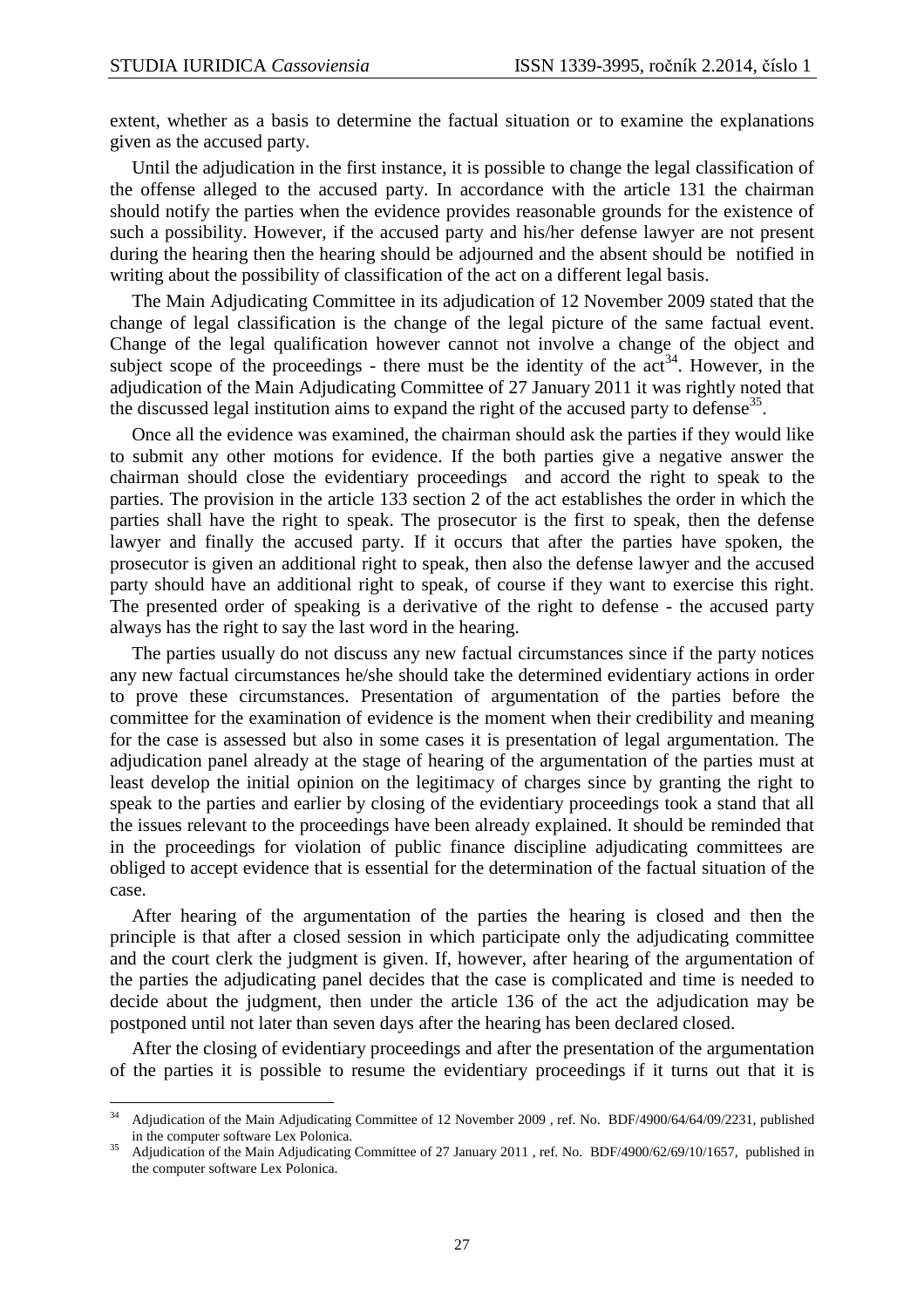necessary to supplement it (§ 23 of the regulation of Council of Ministers on the operation of bodies adjudicating in cases for violation of public finance discipline and authorities that can perform the function of prosecutor<sup>36</sup>).

 The course of the session, the way the voting and the adjudication should be performed is determined in the articles 134 and 135 of the act and § 24 and 25 of the abovementioned regulation. § 24 section 2 specifies that the during voting the members of the adjudicating panel, starting from the youngest members, express their views. The chairman of the adjudicating committee is always the last to vote, regardless of his or her age<sup>37</sup>.

 When the judgment has been made the chairman announces the decision. After the announcement of the decision the chairman explains the reasons for the judgment, even if none of the parties is present in the courtroom.

The justification of the judgment in the proceedings in cases for violation of public finance discipline should be distinguished from the operative part of the decision even though always after issuing of the decision, a justification of the decision is prepared. This should be done within 21 days from the date of announcement of the judgment and it is a merely indicative time-limit. Justification is a separate document, in which the committee presents `the arguments which lie at the root of the presented decision and the reasons for adjudication of particular issues<sup>38</sup>.

 In the discussed proceedings a model which is known from court proceedings (civil, criminal, petty offence or administrative and judicial proceedings), where the decision is a separate part of the justification has not been adopted. In administrative proceedings regulated by the Code of Administrative Proceedings justification is both part of the administrative decision and the operative part of the decision.

 The model adopted in the act on liability for violation of public finance discipline is in a way intermediate between the aforementioned proceedings. It should be noted that in judicial rulings and doctrine some discrepancies in terminology are found, however, the issue concerning the nature of justification of the judgment of the adjudicating committee is not very complicated. To provide a few examples of such discrepancies, it should be noted that the commentary to the act by T. Robaczyński, P. Grysek that has been quoted already a few times in this paper included a view that the justification of the decision is not an integral part of it, and the Main Adjudicating Committee in its judgment of 25 November 2010 took a stand that the articles 135 and 137 of the act on liability for violation of public finance discipline in a clear way specify that the operative part of the judgment and its justification are two separate elements that constitute an integral decision taken by the committee. The opinion was shared by the commentators, especially in view of the decision of the Main Adjudicating Committee of 4 June 2001, which stated that in case of conflict between the operative part of the judgment and the justification, decisive is the operative part of the judgment<sup>39</sup>. If the operative part and justification constitute an integral whole then the decisive content of the issued decision should be introduced with the use of its interpretation and not only by giving primacy to the operative part.

<sup>36</sup> <sup>36</sup> Journal of Law No. 136, item 1143 with later amendments.

<sup>37</sup> To read about the course of the session see T. ROBACZYŃSKI, P. GRYSEK, Dyscyplina finansów … op.cit. – commentary to the article 134 of the act.

<sup>38</sup> See T. ROBACZYŃSKI, P. GRYSEK, Dyscyplina finansów … op.cit. – commentary to the article 134 of the act.

<sup>39</sup> Adjudication of the Main Adjudicating Committee of 4 June 2001, ref. No. DF/GKO/Odw.-41/53/01, published in the computer software Lex and also quoted in the commentary to the article. 135 of the act by K. Borowska, A. Kościńska-Paszkowska, Odpowiedzialność za naruszenie dyscypliny finansów publicznych. Komentarz, Warszawa 2010, published in computer software Lex Polonica.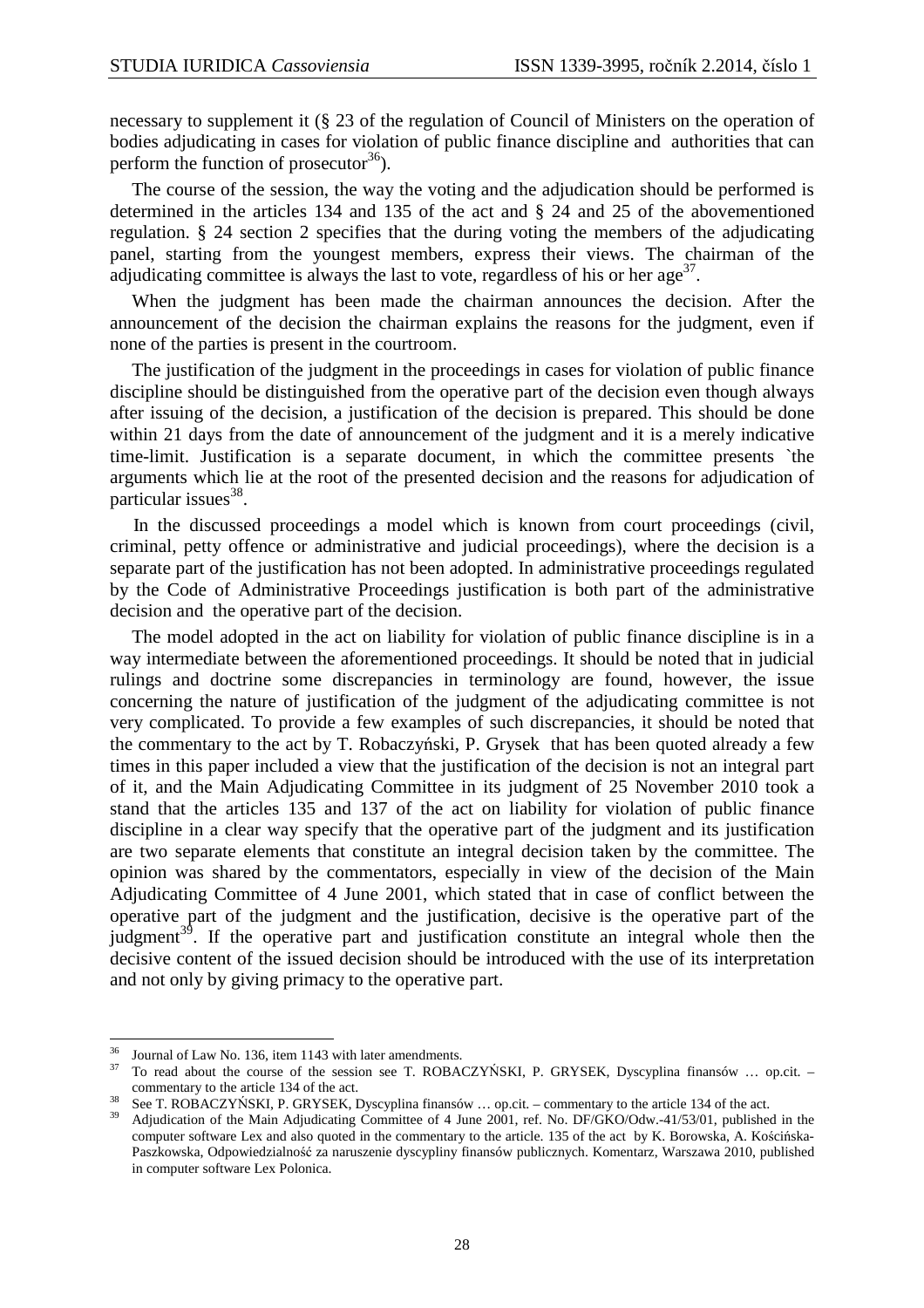According to the article 137 section 2 the justification of judgment shall include the facts and circumstances taken into consideration by the adjudication panel that have been recognized as credible. Other important argumentation is indicating the evidence that in the opinion of the committee is not credible or relevant to determination of the factual situation, explanation why this evidence was assessed by the committee as not credible or why it could not be used for the determination of the factual situation. This element of the justification is very important since it informs that the motion for evidence submitted by the party has not been ignored but considered in detail. The factual value of the justification to a significant extent depends on the correct interpretation of the legal basis for the adjudication id est presentation of relevant regulations and in particular their interpretation for the factual situation of the case that has been determined. If the accused party was judged as guilty in the justification should also be included the circumstances that the adjudicating committee took into consideration when imposing the penalty on the accused party or the potential waiving of the penalty.

 Justification satisfying the above conditions can not only cause that the parties will not appeal against the issued ruling since they will be convinced of its correctness, but also in the event of an appeal it will allow the Main Adjudicating Committee to properly assess the issued ruling.

 In compliance with § 4 of the decree of Council of Ministers on the operation of entities adjudicating in cases for violation of public finance discipline and the authorities that are competent to perform the function of the prosecutor, the chairman of the adjudicating committee already at the stage of appointing of the members of the committee panel should indicate a person that shall be obliged to prepare the justification of the issued ruling. The sections 2 of § 4 indicate that the chairman while performing this action should take into consideration the knowledge possessed by the members of the adjudication committee (namely in what area the particular member specializes in), the experience useful for the examination of particular type of cases and also the caseload of the adjudicating committee, which is also important for the factual quality of the justification since the member handling a great number of cases in this particular period may not be able to prepare a high quality justification. The quality of the justification is essential and therefore the Main Adjudicating Committee will not be able to examine the adjudication in appeal proceedings if it does not meet the criteria listed in the article 137 section 2 of the act.

 The justification should be signed by the chairman of the committee, regardless of the fact whether it was him/her or another member who prepared the justification. The justification can be signed by another member of the adjudicating committee only if the committee chairman could not sign the justification himself/herself. In such a case the reason for the lack of signature of the committee chairman should be indicated. Such a situation may take place for example when due to long-term illness or another random incident the chairman of the committee could not sign the justification.

### **IV. CONCLUSIONS**

 The most important rules for proceedings in cases for violation of public finance discipline are similar to these that apply to petty case proceedings and criminal proceedings. Sometimes, however, some similarities of this proceedings to other to other proceedings, especially civil proceedings can be observed. The basic rules for proceedings in cases for violation of public finance discipline, first of all with the principle of the presumption of innocence find their legitimacy in the Constitution of the Republic of Poland and are common to all proceedings regarding the acts prohibited by law. The provisions of the act discussed in the present paper have not been so extensively described in the available literature like criminal proceedings or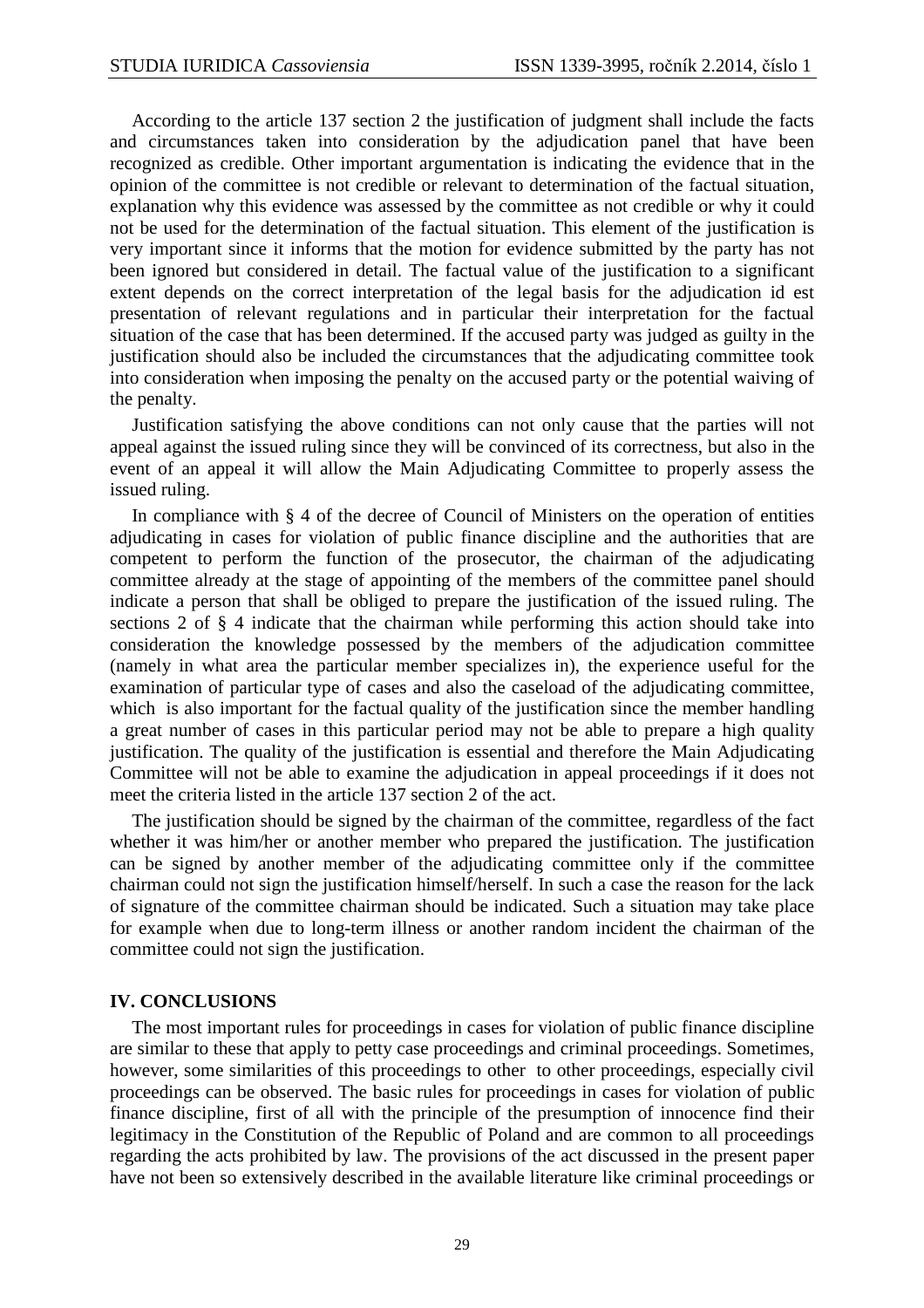even proceedings in petty offence cases. This probably results from the fact that the number of cases adjudicated on the basis of these provisions is much smaller than the number of criminal cases or those adjudicated in accordance with the Code of Petty Offence Proceedings.

 Due to the fact that the similarity of regulations is justified one can make use of achievements of the doctrine of criminal proceedings and proceedings in petty offence cases but should do it carefully so the legal interpretation of the provisions of the act does not lead to erasing of the existing differences.

 As it is rightly indicated by T. Robaczyński and P. Gryska in the introduction to the quoted commentary to the act on liability for violation of public finance discipline, this legislation represents the first comprehensive regulation for the issue of liability for the irregularities in the management of public funds, the liability, which as indicated above, was introduced to the Polish legal system in 1958.

 The existing differences in relation to other existing proceedings and unfortunately the legislative errors found in the discussed act provoke reflection on the binding regulations and an attempt to determine on their basis new laws, which is not always a simple but undoubtedly an interesting process.

# **KĽÚČOVÉ SLOVÁ**

disciplína vo verejných financiách, hospodárenie vo verejných fondoch, disciplinárne konanie

## **KEY WORDS**

public finance discipline, managing public funds, disciplinary proceeding

## **BIBLIOGRAPHY**

- 1. K.T. BORATYŃSKA A. GÓRSKI A. SAKOWICZ A. WAŻNY : Wyd. C.H. Beck 2012.
- 2. A. BORODO : Polskie prawo finansowe zarys ogólny, Wyd. Dom Organizatora, Toruń 2010.<br>3. K. BOROWSKA A. Kościńska-Paszkowska : Odpowiedzialność za naruszenie dyscyp
- 3. K. BOROWSKA A. Kościńska-Paszkowska : Odpowiedzialność za naruszenie dyscypliny finansów publicznych. Komentarz, Warszawa 2010.
- 4. E. CHOJNA-DUCH : Polskie prawo finansowe. Finanse publiczne, Wyd. Lexis Nexis, Warszawa 2006.
- 5. L. GARDOCKI : Prawo karne, Wyd. C.H. Beck, Warszawa 2005.
- 6. J. GLINIECKA J. HARASIMOWICZ : Zasady polskiego prawa budżetowego, Wyd. Oficyna Wydawnicza Branta, Bydgoszcz 2001.
- 7. T. GREGORCZYK : Kodeks postępowania karnego. Komentarz, Wyd. Kantor Wydawniczy Zakamycze, Kraków 2004.
- 8. C. KOSIKOWSKI : Finanse publiczne i prawo finansowe, Wyd. Wyższej Szkoły Przedsiębiorczości i Zarządzania im. Leona Koźmińskiego, Warszawa 2001.
- 9. L. LIPIEC-WARZECHA: Odpowiedzialność za naruszenie dyscypliny finansów publicznych. Komentarz, Wyd. Wolters Kluwer Polska - LEX, Warszawa 2012.
- 10. L. LIPIEC-WARZECHA : Ustawa o odpowiedzialności za naruszenie dyscypliny finansów publicznych. Komentarz, Wyd. Wolters Kluwer Polska, Warszawa 2008, p. 19-20.
- 11. E. MALINOWSKA-MISIĄG W. MISIĄG : Finanse publiczne w Polsce, Wyd. Prawnicze Lexis Nexis, Warszawa 2007.
- 12. Z. OFIARSKI : Prawo finansowe, Wyd. C.H. Beck, Warszawa 2007.
- 13. T. ROBACZYTŃSKI P. GRYSEK : Dyscyplina finansów publicznych. Komentarz, Wydawnictwo C.H. Beck 2006r., published in the computer software Legalis - commentary to article 19, thesis 4.
- 14. A. SOBIECH : Okoliczności wyłączające odpowiedzialność z tytułu naruszenia dyscypliny finansów publicznych w nowym ujęciu, Prawo Zamówień Publicznych 2011., no 3.